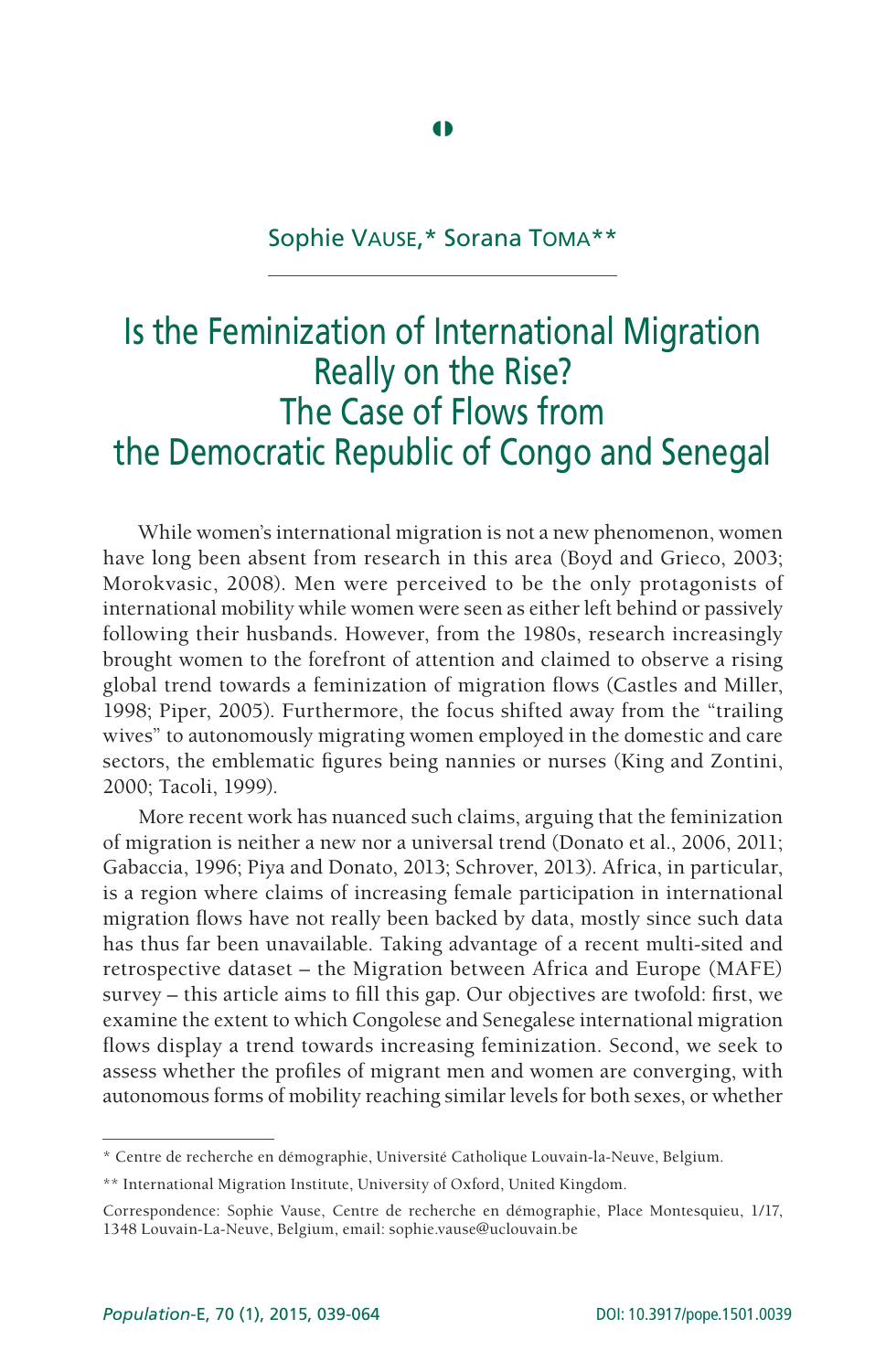women's international migration from these regions remains largely dictated by family strategies.

In pursuing these objectives, this article attempts to make several distinctions, not systematically discussed in the literature. First, it is not always clear what is meant by the term "feminization" of migration. While most studies refer to a gradual increase in the percentage of female migrants (Alexander and Steidl, 2012; Boyd, 2006; Castles and Miller, 1998), others point to an increase in absolute levels of female mobility (UNFPA, 2006), while yet others to an increase in women's economic mobility in particular (Piper, 2005; Verschuur, 2013). This article shows that it is important to distinguish between these dimensions. A relative increase in the share of women crossing borders is not necessarily accompanied by an absolute increase in their numbers, which nuances the implications of the term "feminization". Second, the literature generally considers migration to be autonomous when the migration project seeks to satisfy the migrant's personal economic needs (Le Jeune et al., 2005) and when the woman migrates on her own, and not with her husband or in order to join him abroad (Piper, 2005). Yet, studies show that the boundary between "tied movers" and "autonomous economic agents" is not so clear-cut (Hondagneu-Sotelo, 1994). On the one hand, women following their spouse may enter employment at destination (Oso Casas, 2004); which nuances the "tied mover" character of their migration; on the other hand, kin networks may play a large role in the mobility of single women, so their migration may not be as "autonomous" as it appears (Comoé, 2005).

Another limitation of most current studies is that they approach the question of women's migration from the perspective of the destination countries. Furthermore, those that do consider the sending side examine the intersection of gender and migration within a single culture. In a recent stocktaking exercise, Donato et al. (2006) argue that comparative studies are needed if we want to understand the factors underlying the gender composition of migration. This article adopts a comparative design and examines migration flows from the Democratic Republic of Congo and Senegal, using identical data. By comparing two countries characterized by different migration histories, social and political contexts and gender regimes we can examine how culturally defined gender relations influence international migration, in terms of both who migrates and how they migrate.

The first section of this article reviews the relevant literature on the feminization of migration, arguing for more conceptual precision in the definition of the term. The second section briefly describes some differences in the migration histories and gender systems of DR Congo and Senegal, the two countries under study, while the third section introduces the data and methodology. The fourth section presents the results, which are further discussed in a final section.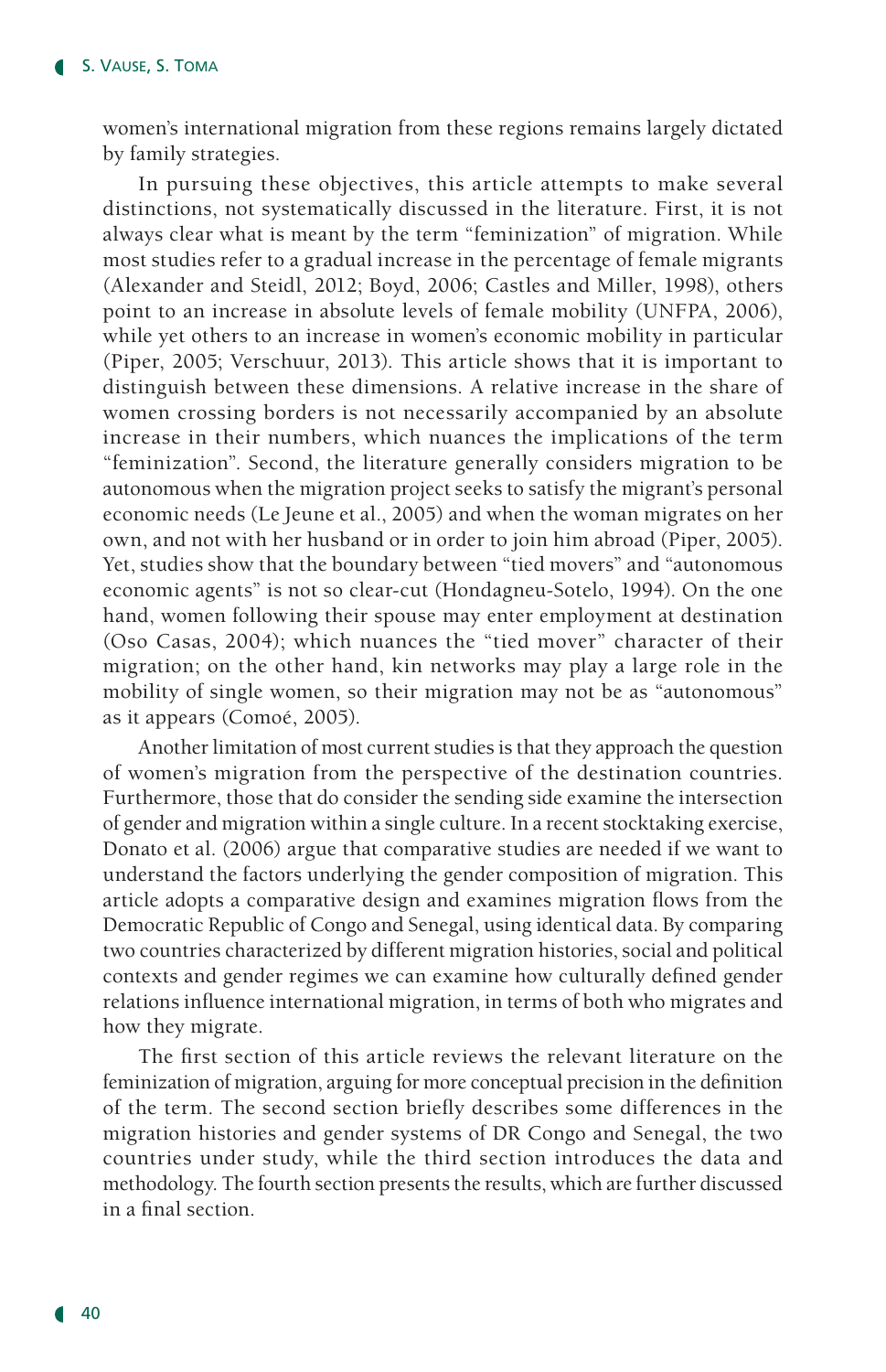# **1. Previous research on the feminization of migration**

## *The multiple dimensions of feminization*

It is not always clear in the literature what the phenomenon of feminization actually describes and therefore how it should be measured. Most researchers and policy reports define feminization as an increase in the share of women in the migration stream and therefore measure changes in gender ratios among foreign-born populations. Alexander and Steidl (2012, p. 224) take this idea a bit further when they state that the feminization of migration is a dynamic process in which "international migrant streams formerly dominated by men gradually become gender-balanced or even majority-female".

Thus, feminization generally refers to a relative change in the gender composition of migration flows. The implicit assumption in this definition, as illustrated in Castles and Miller's (1998) statement that "women are playing an increasing part in all regions and in all types of migrations" (p. 37) is that this change occurs through an increase in the absolute levels of female mobility. Yet there are very few studies that take both aspects into consideration (Beauchemin et al., 2013; Zlotnik, 1995). Notwithstanding, examining only relative shifts can lead to wrong conclusions. For example, Zlotnik (1995) shows that the rise in the female share of the foreign-born population in post-1974 Germany was not due to an increase in female immigration through family reunification, as had long been believed, but to a larger decrease in the numbers of male migrants.

Yet another meaning is put forward by other scholars who understand feminization as an increasing migratory participation of women as autonomous economic agents, as opposed to dependent migrants. For example, in the recent *International Handbook on Gender*, *Migration and Transnationalism*, Verschuur (2013) considers that "'feminization of migration' refers to a specific process, namely, that of women increasingly migrating as independent workers, not necessarily with their families" (p. 150). Similarly, for Oishi (2002, 2005), an important dimension of feminization is not only that women are travelling more, but that "they are traveling as autonomous migrants and not only as dependents" (2002, p. 2). Piper (2010) also argues that the "real change of the last decades has occurred in the way they move: more women are now migrating independently in search of jobs, rather than as family dependents travelling with their husbands or joining them abroad" (p. 2).

This article argues that all three dimensions need to be considered if we want to understand changes in gendered patterns of migration. However, they refer to different aspects, measured by different indicators, and cannot be conflated into the same concept without losing their empirical value.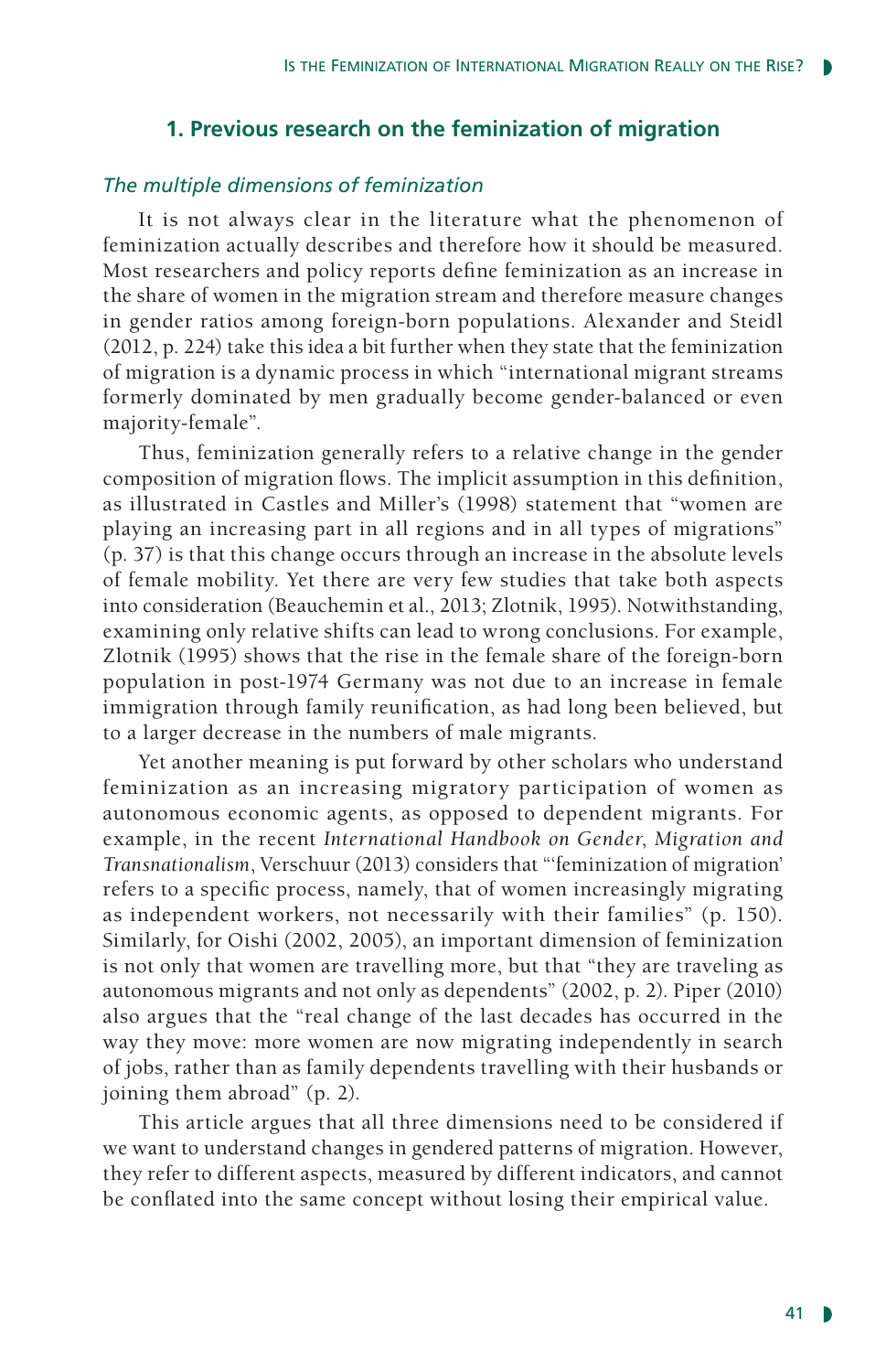# *Feminization of migration flows: a non-linear and highly contextual trend*

The feminization of migration is often presented in the literature as a new and universal phenomenon, going back a couple of decades and uniformly affecting all regions of the world. According to Castles and Miller (1998), the feminization of international migration flows is among the five key trends of the new "age of migration". Nicola Piper (2003) similarly states that "the feminization of labor migration has become a well-established fact" (p. 726).

Recent research has nuanced the scope of such claims, however. Studies conducted mostly by social historians examining shifts in gender ratios show that feminization is neither a recent nor a linear trend and that it is highly problematic to characterize past migrations as "male-dominated" (Gabaccia and Zanoni, 2012; Houstoun et al., 1984). The share of women in immigrant flows to the United States increased sharply between the 1830s and 1860s, and then again in the first half of the twentieth century, reaching 50% in 1930 (Gabaccia, 1996). Similarly, the gender ratios of migrants in many European countries were mostly balanced before the Second World War. The Netherlands and France even experienced substantial rises in their female migrant population in the interwar period (Beauchemin et al., 2013; Schrover, 2013) leading Schrover (2013) to conclude that "if there was ever a period of feminization, it was in this interwar period" (p. 123). It was through the introduction of guest worker programmes in the two decades following the Second World War that migrant men started outnumbering women in Europe, before the share of women started growing again from the mid-1970s onward.

Furthermore, feminization is not a consistent, universal trend. Recent studies document large variations in the evolution of gender ratios both by region of destination and of origin (Cerrutti and Gaudio, 2010; Donato et al., 2006; 2011; Massey et al., 2006; Piya and Donato, 2013; Schrover, 2013; Zlotnik, 1995, 2003). On average, shares of female immigrants rose by three percentage points between 1960 and 2000 in developed regions of destination, but remained stable in developing areas (Zlotnik, 2003). This apparent lack of change in the latter is due to highly contrasting trends among the various developing regions: whereas the immigrant population in Latin America and in East and Southeast Asia became increasingly feminized, Africa and South Asia experienced the reverse trend. Recent work has also revealed major differences in the gender composition of migration streams by their region of origin. Flows originating in Africa and North America (mostly Mexico) are the only ones where the proportion of males has increased since the 1970s (Donato et al., 2011).

Last, in the regions where it has occurred, the extent of feminization has not been as substantial as many have claimed. Katherine Donato and colleagues found that when the higher death rates of immigrant men compared to women were taken into account, the increases in the female shares were much more conservative than previously thought (Donato et al., 2011, 2012).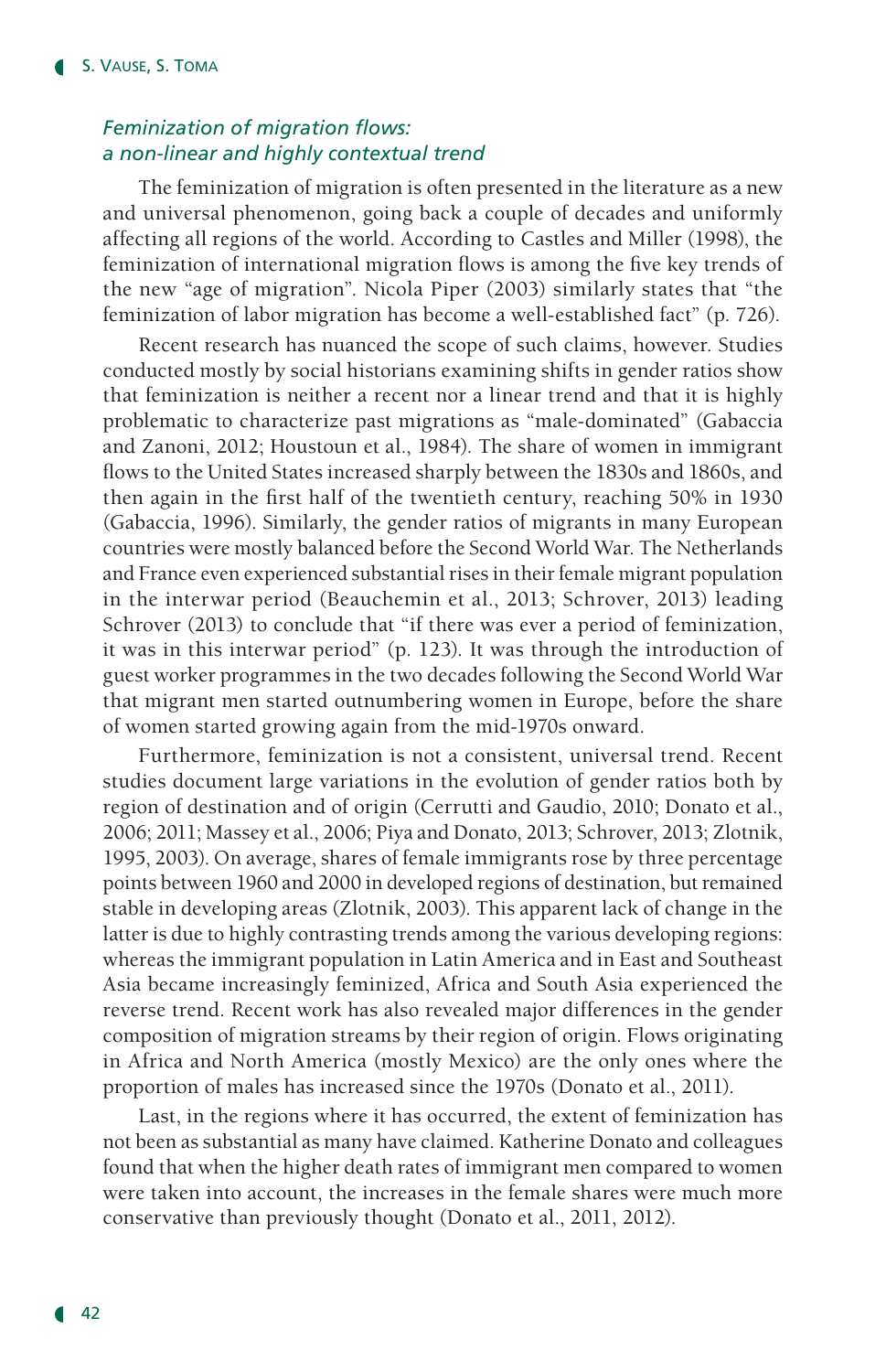Thus, empirical work does not really support the claim of a recent, linear and substantial global trend towards the feminization of migration flows, but rather "dynamic and complex shifts in the sex composition of immigrant populations worldwide" (Donato et al., 2011, p. 512). This calls for a distinction between the feminization of migration and the feminization of the "migratory discourse" (Oso, Casas and Garson, 2005; Vause, 2009). The latter refers to the increasing conceptualization of women as actors of migration (Vause, 2009) and is the more recent and widespread phenomenon of the two.

However, these empirical studies are limited in that they focus exclusively on relative changes – shifts in gender ratios – and pay no attention to variations in absolute terms. Furthermore, they only use data collected in destination countries (mostly census data) which poses at least two problems. First, it excludes illegal immigrants, which may bias results if the likelihood of entering the country illegally varies by gender. Second, it ignores differential rates of remigration by gender: several studies have found that men are more likely to return to their origin countries or engage in secondary migration than women (Grasmuck and Pessar, 2005; Hondagneu-Sotelo, 1994). In contrast, this article adopts a sending-country perspective and examines both relative and absolute changes in gendered patterns of international mobility.

## *Blurred lines between associational and autonomous female mobility*

For a long time, research mainly portrayed women as associational migrants, passively following fathers or husbands. It was only in the 1980s that women started being conceptualized as social and economic actors of migration in their own right (Morokvasic, 1984; Oso, Casas and Garson, 2005; Vause, 2009). While many studies claim this shift in focus was motivated by a change in the nature of female mobility and a rise in autonomous forms of migration (Adepoju, 2000, 2004; Piper, 2010), few have actually examined in a quantitative framework whether this was indeed the case. Those that do so mostly use two indicators: migrants' motivation for migration and their marital status (often measured at the time of the survey and not at the time of migration) (Massey et al., 2006; Ouali, 2003).

Subsequent work has challenged a too rigid dichotomy between the two forms of female mobility. Studies suggest that the boundary between family and labour migration is often blurred, as women who migrate to reunite with their spouses may subsequently enter employment at destination (Kanaiaupuni, 2000). In a study on Senegalese women migrants, Coulibaly-Tandian (2008) shows that family reunification is sometimes a pretext for labour migration, as some women strategically use this channel in order to reach Western destinations. More generally, researchers have argued that in the context of increasing restrictions on international mobility, the channel of migration cannot be presumed to reflect individuals' actual motivations, but rather the most accessible option for travelling abroad at that moment. Since entering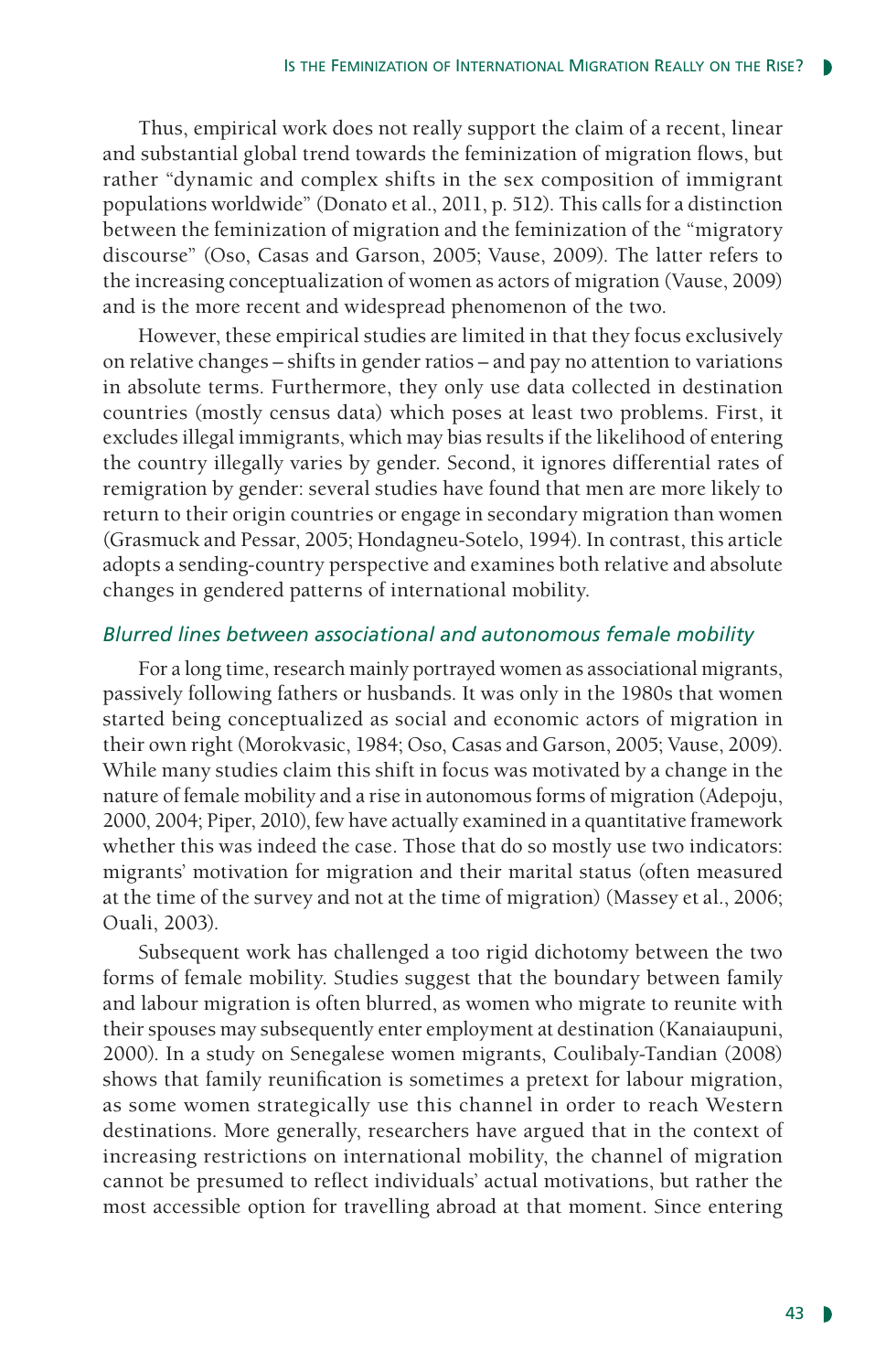Europe as a labour migrant is increasingly difficult, migration candidates may try to claim refugee status or enter as family migrants if this increases their chances of reaching their destination (Gonzalez-Ferrer, 2011).

Research has further challenged the belief that "autonomous" female migration is indeed independent and has stressed the influence of other family members in the mobility process. In a study on internal female migration in Côte d'Ivoire, Comoé (2005) finds that the migration of unmarried daughters is, to a larger extent than that of unmarried sons, a strategy decided within the family. The strict control exerted by kinship networks in this form of mobility leads Comoé to conclude that women's autonomy in the migration process remains limited.

In the context of sub-Saharan Africa, research has mostly examined internal migration patterns, with some findings emphasizing an unprecedented development of autonomous female moves from rural to urban areas (Antoine and Sow, 2000; Bocquier and Traoré, 2000; Findley, 1997; Hertrich and Lesclingand, 2013; Lesclingand, 2011). Other studies, however, have underlined the continuing importance of the family dimension in these mobilities (Comoé, 2005; Le Jeune et al., 2005; Mondain and Diagné, 2009). This article focuses instead on international migration and uses several indicators to assess changes in the migration profiles of men and women, going beyond the usual measure used in the literature.

## **II. Gender systems and patterns of migration: towards a comparative approach**

With few exceptions, research on gendered migration patterns has focused on a single country. However, a comparative approach is needed in order to understand how systems of gender relations shape international mobility patterns (Green, 2002). Comparing five Latin American countries, Massey et al. (2006) show that the characteristics of female migration vary according to the patriarchal nature of the gender system. They find that in societies where women are more autonomous, independent, and less tied to men as partners, they are more likely to migrate as independent agents. Similar findings are reported by Cerrutti and Gaudio (2010) in their comparison of Mexican and Paraguayan migration patterns: gender relations (among others) affect the volume of female migration, the characteristics of women who migrate and the channel of migration. According to Oishi (2005), the extent and the ways in which women cross borders depends on the "social legitimacy" of this behaviour in a given society, and is deeply rooted in the prevailing social norms about gender equality and women's wage employment. Oishi convincingly shows how the low social legitimacy for female migration in Bangladesh, externalized in restrictive government policies and internalized by the women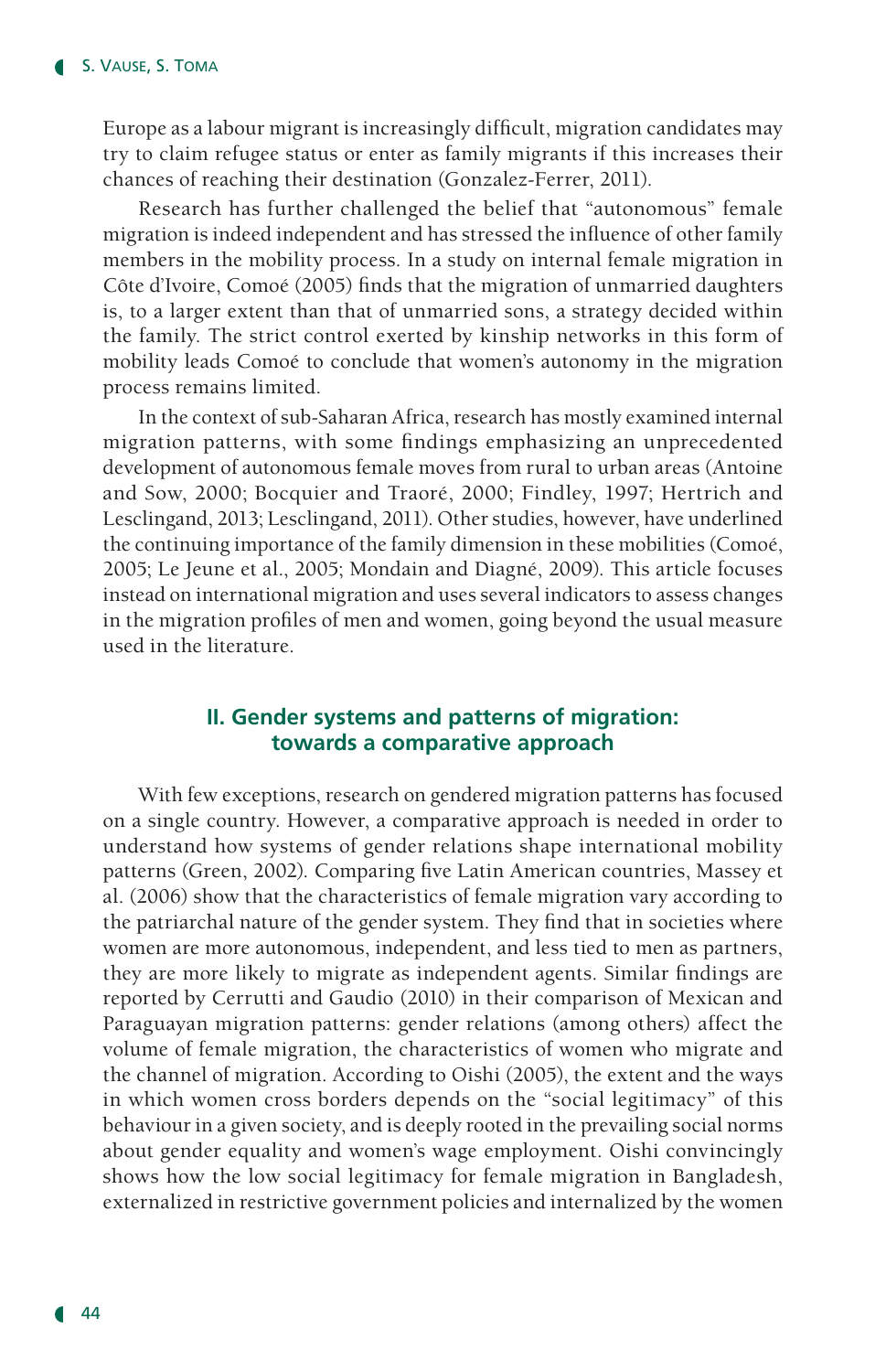themselves, is a major factor explaining the low levels of female mobility from that country.

No such comparative research has been undertaken on international mobility from sub-Saharan Africa. This article adds a longitudinal perspective to the above-mentioned studies and examines, in a comparative framework, the extent to which flows from Senegal and DR Congo have feminized over the past four decades, using data from the two countries' capital areas (Kinshasa and Dakar). Our two case studies differ in their economic, political and cultural contexts as well as in their prevailing gender norms, which have shaped different migration histories. The following section briefly discusses some of these differences, focusing in particular on the two capital areas while also situating them in their broader national contexts.

# *Migration and gender roles in the Democratic Republic of Congo and Senegal and their capital regions*

While both countries gained their independence in 1960, Senegal has followed a trajectory of political stability whereas the DR Congo has experienced violent political conflicts. Though richer in natural resources, DR Congo is in a worse economic situation than Senegal and is ranked as one of the world's poorest nations.

Senegalese international migration has a long and well-documented history, going back to the First World War, when many Senegalese served in France as infantrymen (Robin et al., 2000). The flows intensified after Independence, particularly towards booming African countries and towards France, where the expanding automobile industry was in need of workers (Pison et al., 1997). Congolese migration is more recent and less documented than the Senegalese flows and is largely directed towards neighbouring countries. Congolese migration to Europe started in the early 1960s, and consisted primarily of elites, students or professionals sent by companies for training in Belgium, the former colonial power (Kagne and Martiniello, 2001). The deteriorating economic situation and the renewed political turmoil in the 1990s intensified migration flows. Towards Europe, these flows were increasingly composed of asylumseekers (Schoumaker et al., 2010). Starting in the 1980s, both countries saw a diversification of both departure regions and destinations, $^{(1)}$  with Italy and Spain attracting a large number of Senegalese, while the United Kingdom and France became an important destination for the Congolese. Dakar gradually became the main departure and return region in Senegal, with France, Italy and Spain together attracting around 45% of international flows from the capital area (2002 Senegalese census).

<sup>(1)</sup> In Senegal, religious networks, and in particular the Mouride brotherhood, have played an increasing role in these new migration dynamics, explaining to a certain extent the diversification of destinations (Bava, 2003).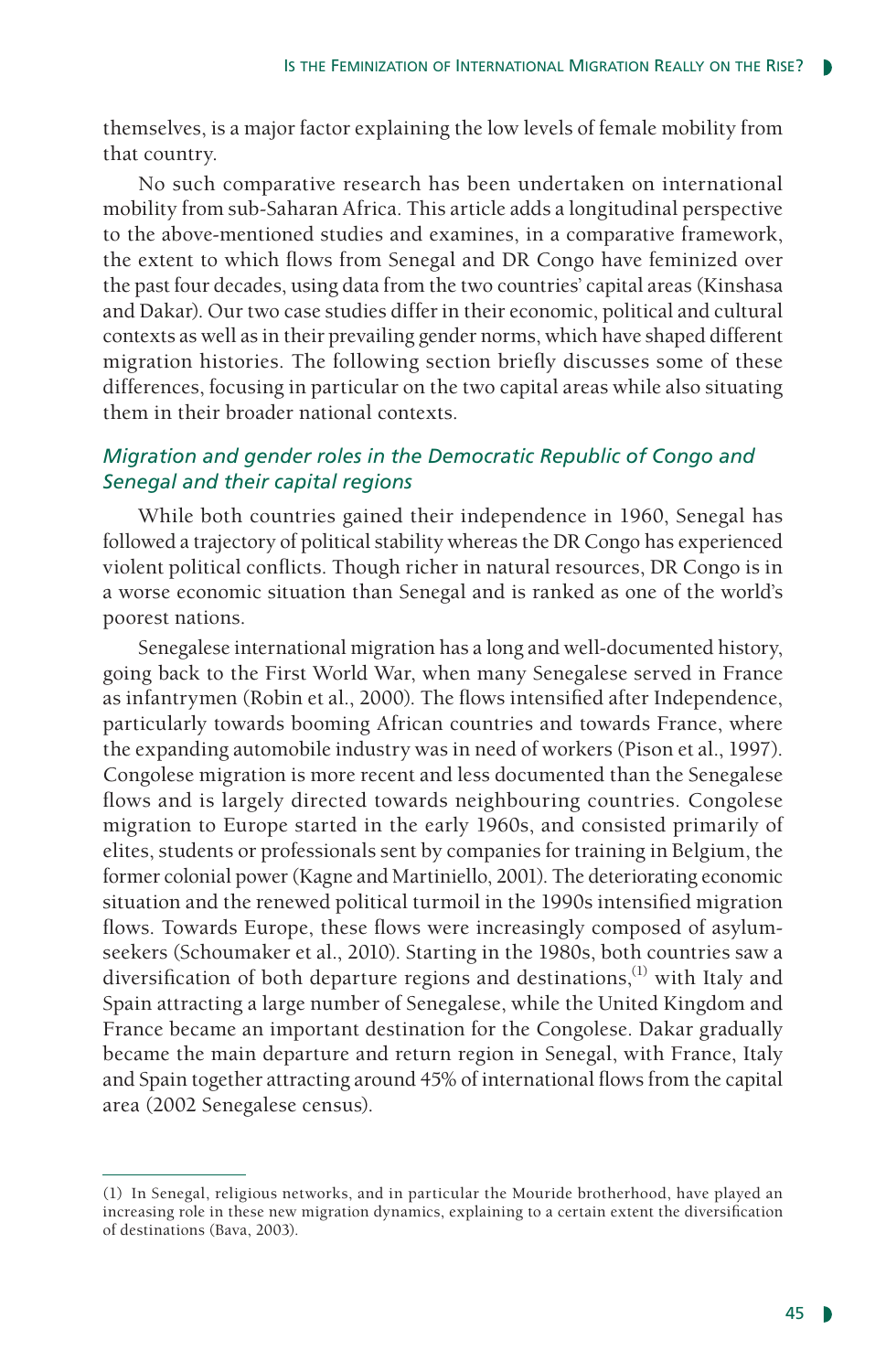There is some evidence of differing gender relations in the two contexts. In DR Congo, as in Senegal, women are traditionally subordinated to male authority, and positions of social and economic responsibility are held by men (Pilon and Vignikin, 2006). Being less educated than men, women are also less present on the labour market, where they occupy more insecure jobs. However, the severe crisis in DR Congo over recent decades has modified these social relations. This is particularly true in Kinshasa, where women have gradually developed new strategies (Batumike, 2009; Bouchard, 2003; Mianda, 1996; Ngoie Tshibambe, 2007; Verhaegen, 1990). As unemployment rose among men, women were forced to take over their husbands' responsibilities, to leave the domestic sphere and to take on a variety of small jobs. According to some authors, the crisis has weakened men's social position and has forced them to accept the economic participation of their spouses, who have gained considerably in social status and decision-making power within the family (Bouchard, 2002; Mianda, 1996).

In Senegal, as elsewhere in sub-Saharan Africa, persistent economic hardships have similarly increased women's role in household survival strategies, but the crisis has not been as severe as in DR Congo, and women's economic participation does not have the same social significance. Using biographic data collected in Dakar in 2006, Adjamagbo et al. (2006) find that the ideal model of marriage described by men and women envisages the man as the sole provider of the family's material and financial comfort and excludes women from any work obligation. If a woman does happen to work, her income is often used for her own consumption – in clothes or finery – as it is hardly conceivable for a woman to provide for the family and to thus challenge the husband's economic role.

A comparison of men's and women's educational level and activity status between the two capital regions based on recent Demographic and Health Surveys supports these qualitative findings. Gender gaps in both education and economic activity are much higher in Dakar than in Kinshasa: in the former, women are twice as likely as men to be illiterate and almost twice as likely to be not working.<sup>(2)</sup> In Kinshasa, gender differences in economic activity are much smaller (44% of women were working at the time of the survey versus 56% of men) and almost everyone is literate.<sup>(3)</sup>

These differences in gender norms may translate into differences in attitudes towards female migration and mobility practices. Qualitative evidence suggests that in Senegal, women's migration tends to be opposed by the family and by society. For example, Bâ (2003) finds that female international migration,

<sup>(2)</sup> 42% of Senegalese women are illiterate, versus 25% of men; 45% Senegalese women were working at the time of the survey, versus 65% of men.

<sup>(3)</sup> Indeed, one of the most substantial differences between the two contexts is the absolute level of education. The Congolese, and those living in Kinshasa in particular, have almost all obtained at least some primary education and over 92% are literate, whereas a third of those living in Dakar have no formal education and female illiteracy rates are above 40%.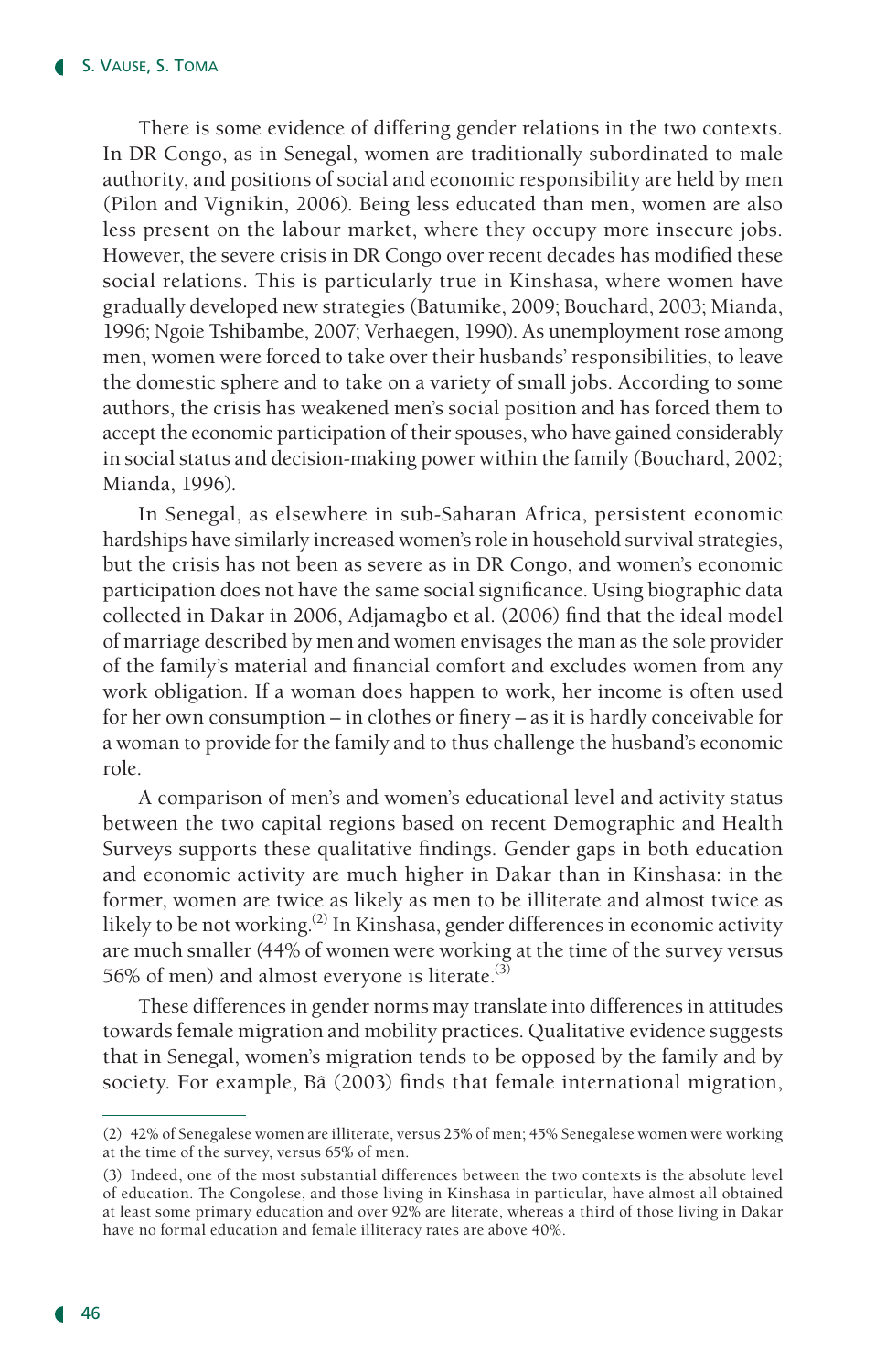especially if not undertaken for family reunification, is stigmatized and often associated with prostitution. Women who migrate have to reconcile their desire to make a living with the risk of challenging the social order and being marginalized. The low social legitimacy of international female migration in the Senegalese context has been emphasized by several recent studies (Dia, 2009; etc). In DR Congo, women's independent migration seems to be more broadly accepted in the current context of change linked to the economic crisis (Mianda, 1996).

To summarize, traditional views about gender roles appear to maintain a stronger hold in Dakar than in Kinshasa and represent a veritable obstacle to Senegalese women's economic participation. While we are not arguing that Congolese women are fully emancipated or that DR Congo has achieved gender equality, research from the two contexts seems to suggest that Congolese women are subjected to lower social control than their Senegalese counterparts and enjoy greater autonomy. Given these differences, we may expect to find higher levels and larger increases in feminization and autonomous female mobility in Kinshasa than in Dakar.

## **III. The "Migration between Africa and Europe" dataset**

To answer our research questions, we need data collected in both origin and destination countries. First, information on migrants and non-migrants is needed in order to estimate migration rates; second, direct information from migrants is also required in order to achieve a better understanding of the nature and degree of the autonomy involved in respondents' international moves. Due to the difficulties of conducting multi-sited research, many surveys limit themselves to collecting information on return migrants. However, it can be argued that returnees are a selected group and that their migration experiences are not necessarily representative of the entire migrant population. Furthermore, time-specific data on several aspects of the respondents' lives are needed in order to examine changes in the rate and type of international mobility over time.

The Migration between Africa and Europe  $(MAFE)^{(4)}$  survey, conducted between 2008 and 2010 in several African countries and European destinations, is well suited for answering our research questions. In a first stage, household surveys were conducted in the regions of Dakar (1,200 households) and Kinshasa (1,576 households), collecting basic socio-demographic information on all household members. The surveys followed a three-stage probabilistic sampling strategy, and were representative of the capital areas. This article uses these data to evaluate the degree of feminization of migration flows from these two regions. The household survey records information on all spouses and children

<sup>(4)</sup> More information can be found on the project website: http://mafeproject.site.ined.fr/en/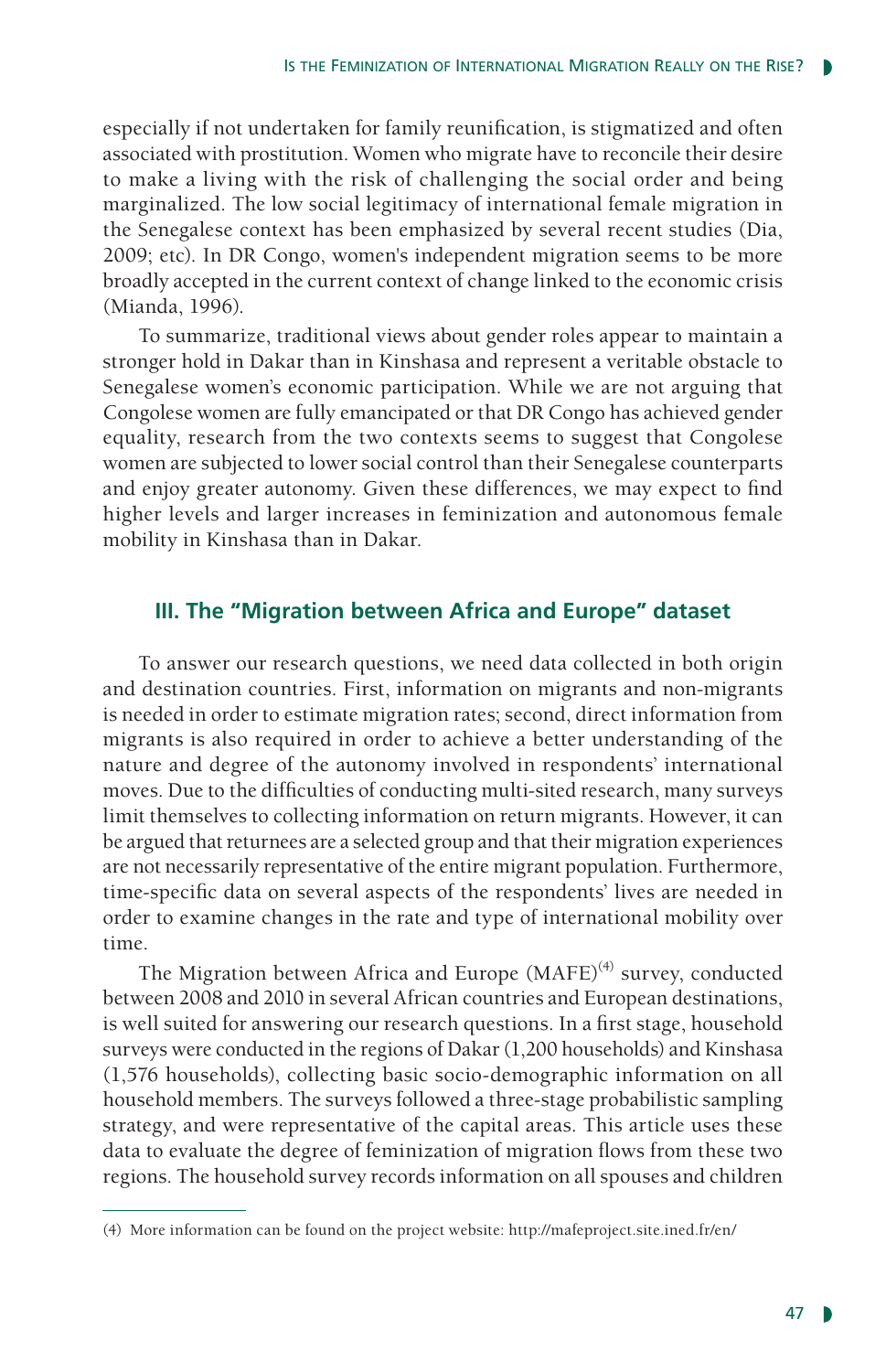of the household head irrespective of their current location, but not on all other family members, such as siblings of the household head.<sup>(5)</sup> For this reason, the analysis sample for the first research question only includes the household head, his or her spouse(s) and his or her children. The dates and destinations of the first and last trips of all members (present or currently absent) with international migration experience were also collected, making it possible to calculate the number of potential as well as actual migrants. Table 1 presents the breakdown of the analysis sample for each country of origin in terms of gender, migration status and region of destination of migrants' first international move.

|                                          | Senegal |       | DR Congo   |       |  |  |
|------------------------------------------|---------|-------|------------|-------|--|--|
|                                          | Men     | Women | <b>Men</b> | Women |  |  |
| Migrant to Africa                        | 151     | 77    | 477        | 324   |  |  |
| Migrants to Western countries            | 254     | 147   | 166        | 131   |  |  |
| Total migrants                           | 405     | 224   | 643        | 455   |  |  |
| Non-migrants                             | 3,117   | 3,424 | 2,588      | 2,977 |  |  |
| Total number                             | 3,522   | 3,648 | 3,231      | 3,432 |  |  |
| Source: MAFE household data (2008-2010). |         |       |            |       |  |  |

#### Table 1. Total number of cases by gender, country of origin and migration status

An individual life event history questionnaire, identical in each country surveyed, was also used to collect more detailed information. Non-migrants and return migrants were interviewed in the regions of Dakar (1,067 individuals) and Kinshasa (1,645 individuals); additionally, current migrants were interviewed in several European countries (200 Senegalese each in France, Italy and Spain; 279 Congolese in Belgium and 150 in the United Kingdom). The questionnaire records retrospective information on many aspects of respondents' life histories, such as their family formation history, their occupational, residential and migration trajectories, among others. These data are used to answer the second research question, with respect to the nature of individuals' international moves. Thus, the study population for this second part of the analysis is exclusively composed of migrants, both current and returnees at the time of the survey. Furthermore, only information on migrants' first international migration experience as an adult (at ages 18-65) is analysed. Table 2 presents the total sample by gender and destination of their first international move.

While innovative in many ways, the MAFE data also have several limitations. First, the retrospective nature of the individual questionnaire means that the data suffer from two main biases: first, substantial selection bias arises due to prior mortality, since estimates are only representative for the survivors; this

<sup>(5)</sup> Only a selected population of the latter appear in the survey: those who live with the household head or who used to live in the household but are currently abroad and have frequent contacts with the household.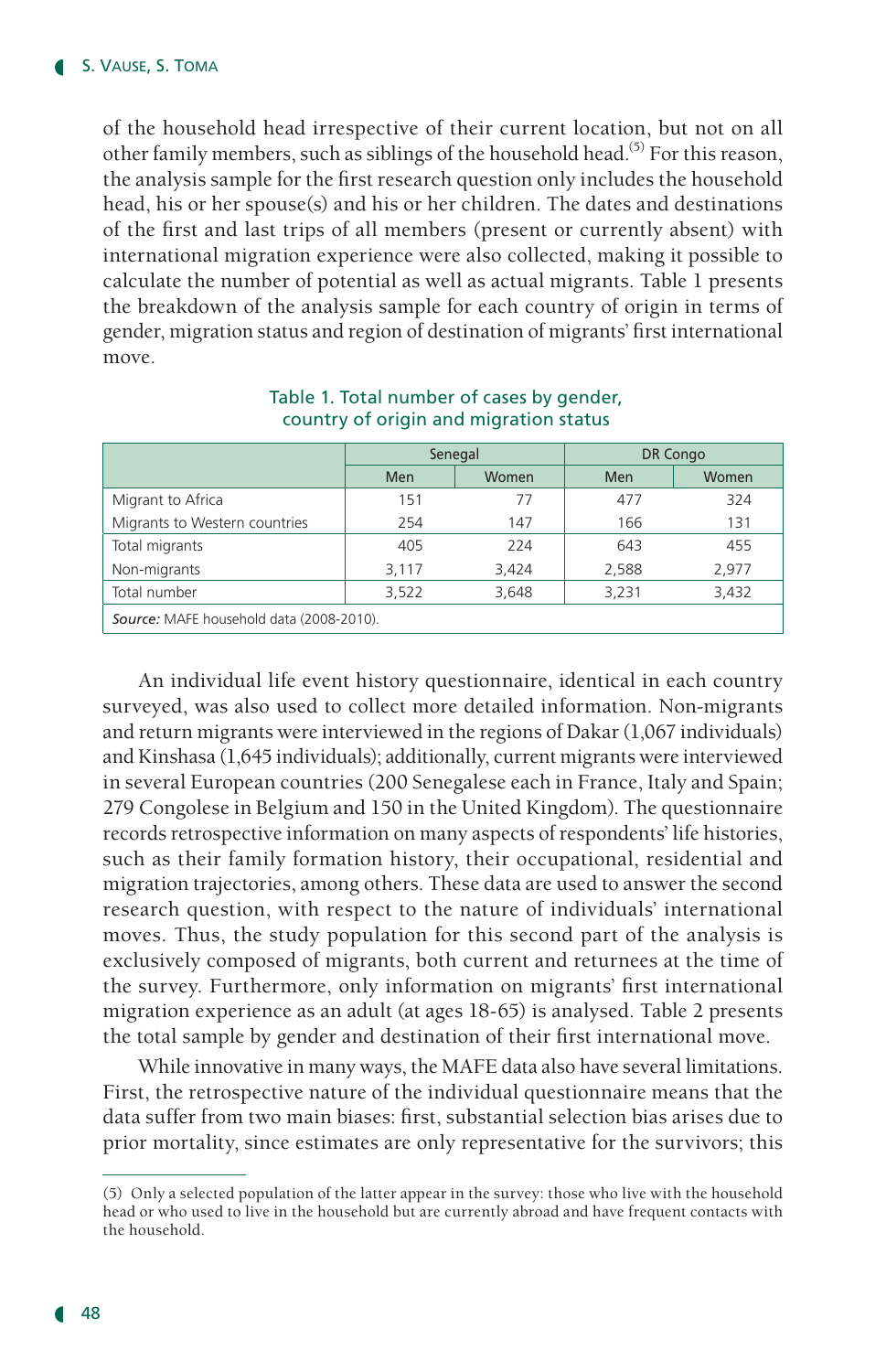|                                          | Senegal |       | DR Congo |       |  |  |
|------------------------------------------|---------|-------|----------|-------|--|--|
|                                          | Men     | Women | Men      | Women |  |  |
| Migrants to Africa                       | 109     | 39    | 259      | 135   |  |  |
| Migrants to Western countries            | 341     | 278   | 237      | 217   |  |  |
| Total migrants                           | 450     | 317   | 496      | 352   |  |  |
| Source: MAFE household data (2008-2010). |         |       |          |       |  |  |

## Table 2. Total number of migrants interviewed by gender, country of origin and destination

will particularly affect older cohorts. Second, memory bias leads to inaccurate reporting, due either to memory lapses or to a "conscious misrepresentation of the past". Whereas the first bias is unavoidable, the survey tried to minimize the second by using life history calendars to record time-dated events. It should also be noted that while the origin samples are representative of the Dakar and Kinshasa areas in 2008, some of the migrants interviewed at destination may not have previously lived in these regions.<sup>(6)</sup> In the final samples, however, this was the case for only one-fifth of the migrants, on average. Furthermore, the estimation of migration risks based on the household data does not take into account the migration of entire households, and may thus underestimate mobility if such cases are common.(7)

# **IV. Findings**

## *A feminization of Congolese and Senegalese migration flows?*

The first objective of this article is to examine the extent to which a feminization of Congolese and Senegalese migration flows can be observed. We estimate migration trends by gender and destination (African versus Western countries) using discrete-time event history analysis based on the MAFE household data collected in the Dakar and Kinshasa regions.<sup>(8)</sup> Individuals enter the risk set at age 18 and are observed until their first international migration lasting at least one year, or up to the time of the survey, whichever comes first.

A first way to approach this objective is to compare men's and women's migration propensities across several cohorts. This can be done by estimating Kaplan-Meier survival curves, which illustrate cumulative probabilities of

<sup>(6)</sup> For more information on the complex sampling strategy used, see Beauchemin and Gonzalez-Ferrer (2011).

<sup>(7)</sup> Qualitative evidence suggests that such a phenomenon is infrequent, given the extended nature of households in sub-Saharan Africa (Dia, 2009).

<sup>(8)</sup> As such, the trends we estimate are not representative nationally. However, it could be argued that a higher degree of feminization should be observed in urban areas, especially in the capital cities, than in rural areas (Le Jeune et al., 2005).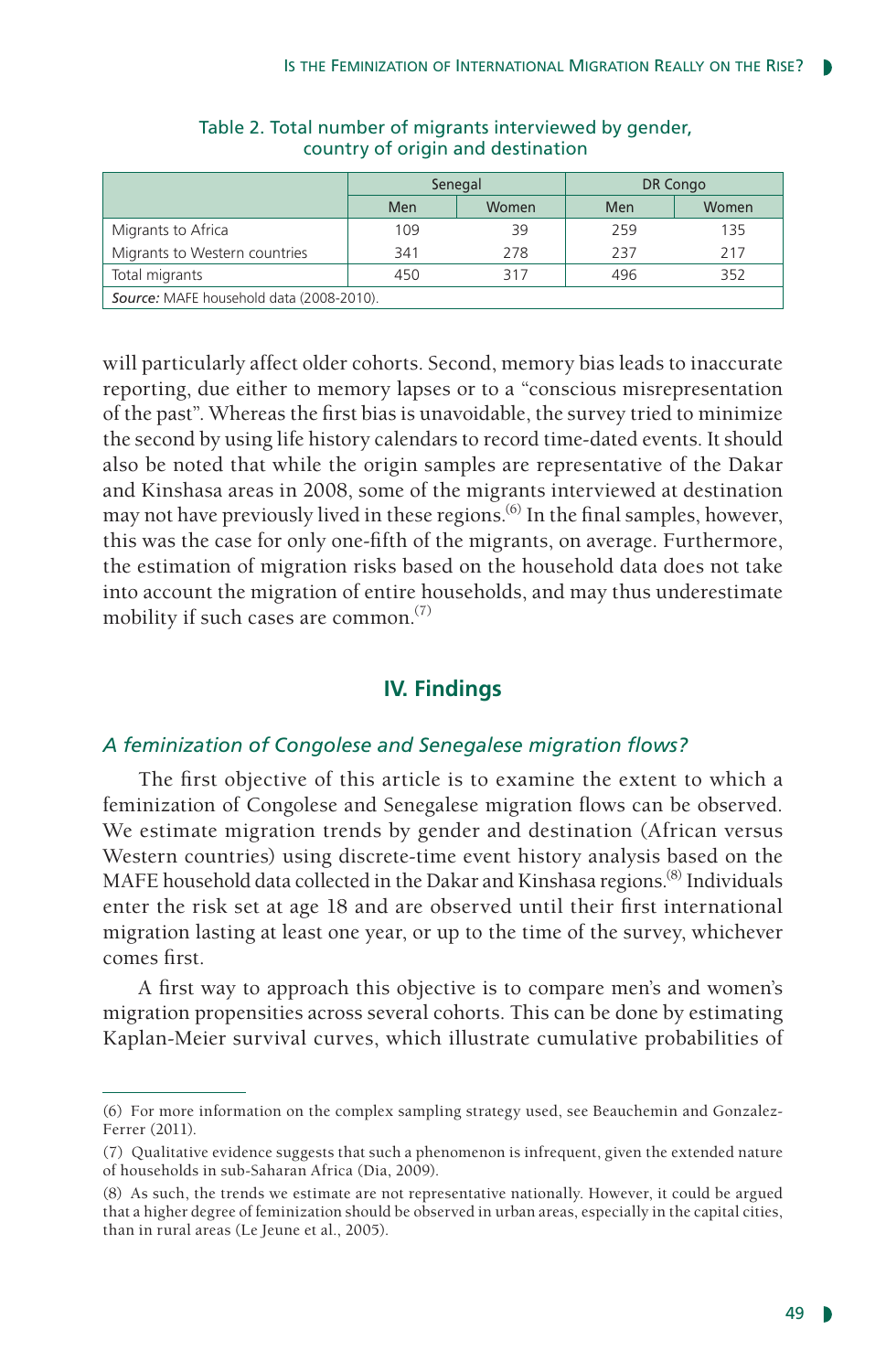survival and also take into account right-censored observations.<sup>(9)</sup> Three cohorts are distinguished: those aged 50 or more in 2008 (born between 1915 and 1959), those aged 30-49 (born between 1960 and 1979) and those aged 18-29 (born between 1980 and 1991). The latter are only observed during 10 years. Initially, all 18 year-olds are in their origin country (Senegal or DR Congo). The probability of remaining there diminishes with age or, in other words, the probability of moving abroad increases.

Figure 1 distinguishes migration towards African countries and that towards Western destinations<sup>(10)</sup> (Europe and North America). Migration from the Kinshasa area to other African countries presents a relatively clear picture. From one cohort to the next, the timing of migration accelerates; the younger cohorts migrate earlier than the older ones. The intensity of the phenomenon seems also to have increased: the youngest cohorts appear the most likely to have migrated at least once to another African country by age 23. Last, for each of the three observed cohorts, gender differences do not appear to narrow, as men are systematically (and significantly) more likely to migrate than women. Migration from the Kinshasa area towards Western countries appears to be much less frequent than intra-African migration. The patterns for migration to the West are less clear-cut. The estimates for the different cohorts tend to overlap, indicating neither an acceleration of migration, nor an intensification of departures. In terms of gender differences, only the estimates corresponding to older cohorts differ. By contrast, gender differences disappear for the two most recent cohorts; the intensity and timing of migration is the same for men and women. Contrasting the two figures also shows that migration to Western countries is much less frequent than intra-African migration.

Migration trends from the Dakar area in Senegal look quite different. First, a decrease in intra-continental flows is observed. Men belonging to the oldest cohort are significantly more likely to have migrated to another African country and to have started their migration at a lower age than those belonging to younger cohorts.(11) This has also led to a narrowing of gender gaps between subsequent cohorts, despite the fact that intra-continental migration propensities among women have not changed significantly. A different picture emerges for migration towards Europe and North America. Both men and women born between 1960 and 1979 are significantly more likely to have migrated to a Western country before age 40 than those born before 1960. Furthermore, although the difference is only significant for men, the timing of these migrations seems to have accelerated between cohorts, as the Senegalese increasingly

<sup>(9)</sup> If an individual in the survey is interviewed at age 25 and has not yet migrated, this does not mean that s/he may not migrate in the future. S/he will appear as right-censored and will no longer be counted as being "at risk" of experiencing the event after 25 years.

<sup>(10)</sup> The few cases of migration to other destinations in Asia, Australia or South America were treated as right-censored.

<sup>(11)</sup> 12% of men born between 1915 and 1959 had migrated to another African country by age 32, versus only 5% of those born between 1960 and 1979.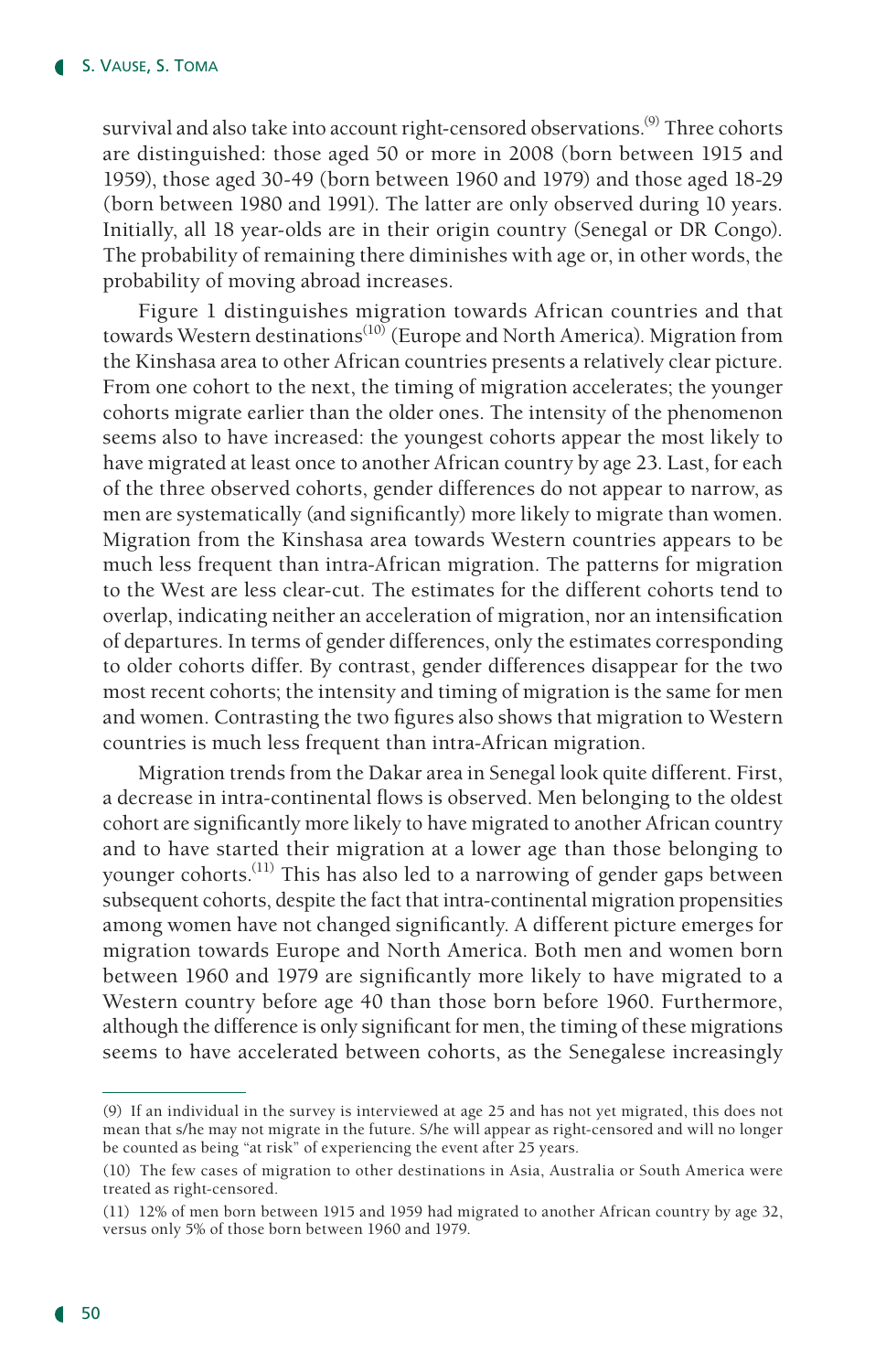

#### Figure 1. Probability of not having experienced an international migration, by country of origin, destination, gender and cohort (Kaplan-Meier survival curves)

*Source:* MAFE data.

migrate at a younger age. Finally, there is no narrowing of the gender gap between the cohorts.

This analysis by cohort has several shortcomings. Reports from older respondents could be unreliable because of recall errors and selection biases. Another way to look at these trends is to follow their evolution over time. This gives a complementary view to the cohort analysis. A discrete-time logistic regression model is used to estimate migration odds separately by gender while taking age and period (five-year) effects into account. These odds are transformed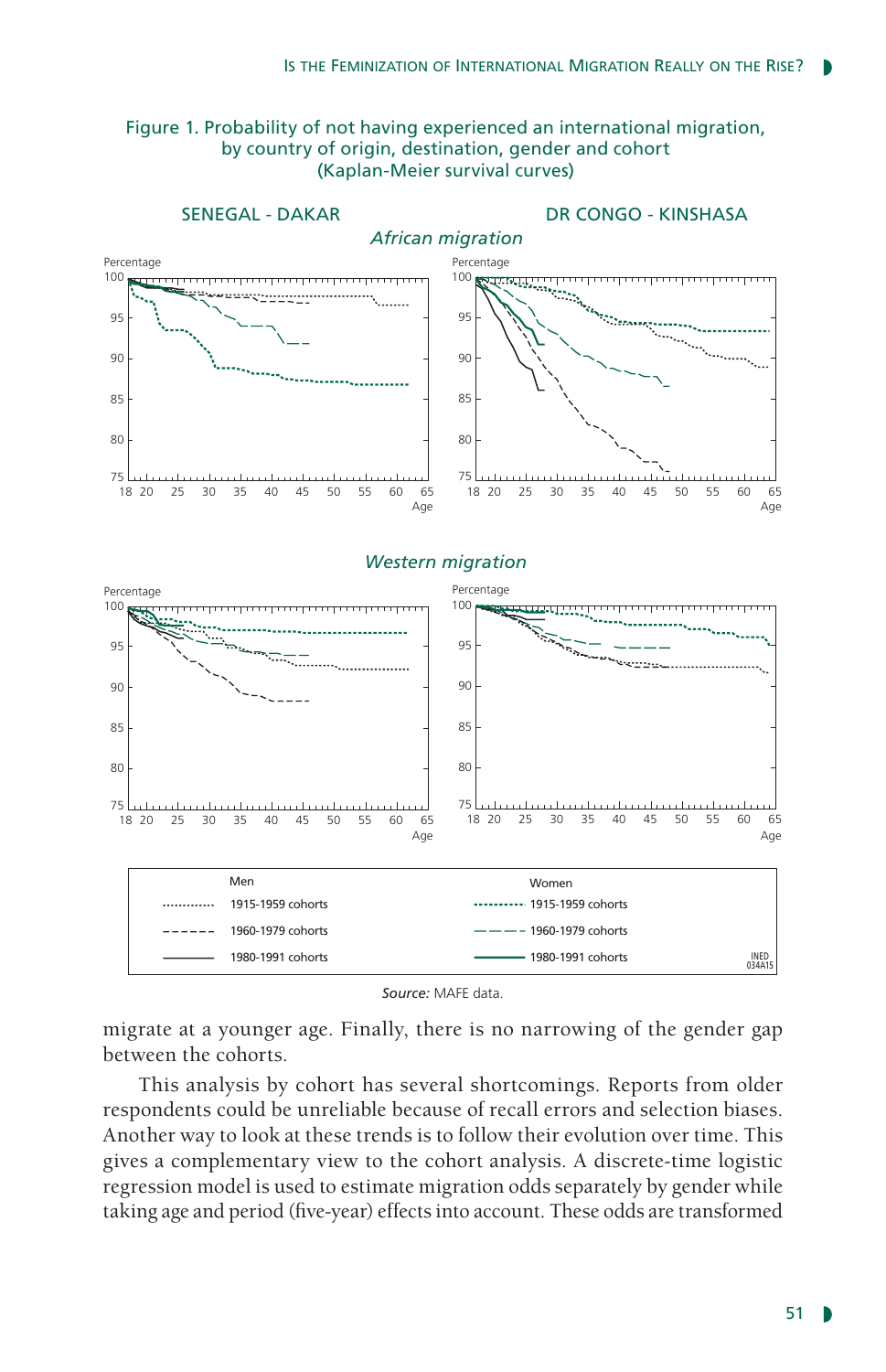into lifetime risks of undertaking at least one international migration between ages 18 and 65. The evolution of these migration probabilities from 1975 to 2008 is presented in Figure 2.

As expected, these confirm the broad trends observed with the cohortbased survival functions. With respect to intra-African flows from Kinshasa, a clear increase in the risks of departure for both men and women can be observed from the late 1980s onwards. This trend should be interpreted in the context of political turmoil in the country from this period onwards. Yet the intensity of female migration is lower and gender differences persist. These intra-continental trends contrast with trends towards Western destinations. First, migrations risks are lower: the probability of migrating to a Western

#### Figure 2. Life-time risks of undertaking a first international migration between ages 18 and 65, by gender, country of origin and destination



#### SENEGAL - DAKAR DR CONGO - KINSHASA



#### *African migration*

#### *Western migration*



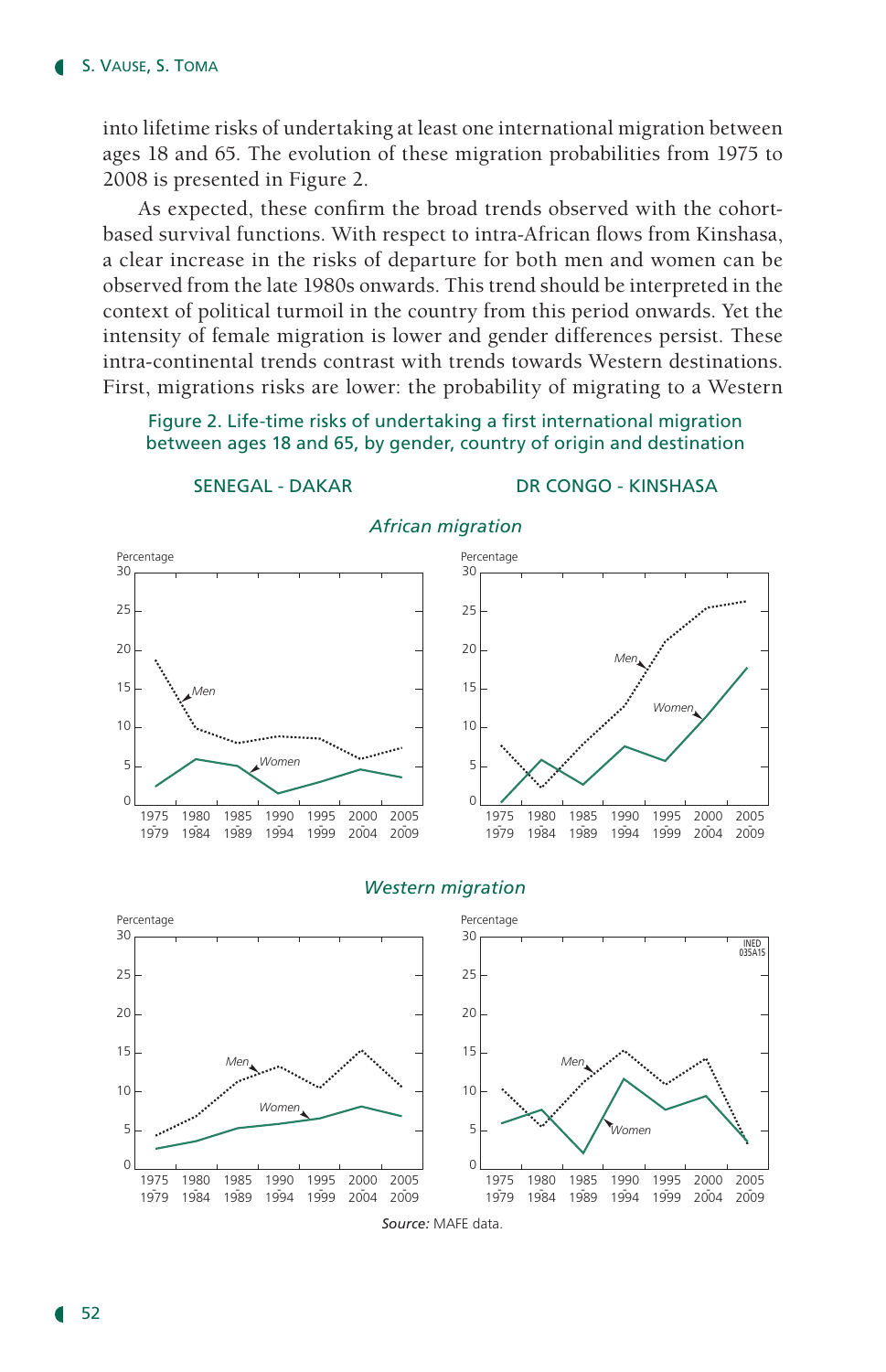destination does not exceed 15% for men and 10% for women at any point in time. The patterns are quite similar by gender: an increase in risks up to the mid-1990s, especially among women – which probably reflects the repercussions of the severe crises of 1991 and 1993 – followed by a period of stagnation and then a net decrease in risk in the later periods, paralleling the improvement in political and economic conditions from 2001 onwards. Senegalese flows display different trends: intra-continental moves from Dakar have been slowly decreasing in the past decades, as already seen in the cohort analysis; the gaps between men and women gradually decrease and seem to disappear after 2000, mostly due to a decrease in migration risks for men. By contrast, trends towards Western destinations show a moderate increase for both men and women, albeit to a smaller degree for the latter. Thus, gender differences persist across the period.

Overall, our findings tell a nuanced story with respect to the feminization of Congolese and Senegalese flows. On the one hand, the likelihood of migration appears to be rising for Congolese women with respect to African destinations and for the Senegalese with respect to Western countries, but the same can also be said for their male counterparts. A narrowing of gender differences is observed solely in the case of intra-continental Senegalese migration, but this should be placed in the context of a decrease in the risk of migrating towards these destinations, especially for men. If by feminization we understand both an intensification of flows and a decrease in the gender gap, we only see evidence of these trends with respect to migration from the Kinshasa region to Western destinations, where female mobility seems to have increased and to have narrowed the gap with men, at least up to the year 2000.

## *A rise in autonomous female migration from DR Congo and Senegal?*

The second objective of this article is to investigate whether the migration experiences of men and women in the two countries are converging, or whether their mobility projects and trajectories remain different. In particular, we seek to examine the extent to which women's autonomous migration has increased in recent periods. We use here the data collected through the retrospective life event history questionnaire, both from return migrants interviewed in their origin countries and from current migrants interviewed in Europe. The following analyses all refer to the first adult migration undertaken by the individual. We continue to distinguish between migration to African and to Western countries, but the comparison is limited. Since the survey did not interview current migrants in  $A$ frica,<sup>(12)</sup> findings with respect to migration towards another African country are only based on migrants who subsequently moved to Europe or who returned to their origin country, and who may represent a selected sample.

<sup>(12)</sup> This limitation only applies to the individual questionnaire; for the household survey, all (current) migrants were reported by the household head, irrespective of the destination.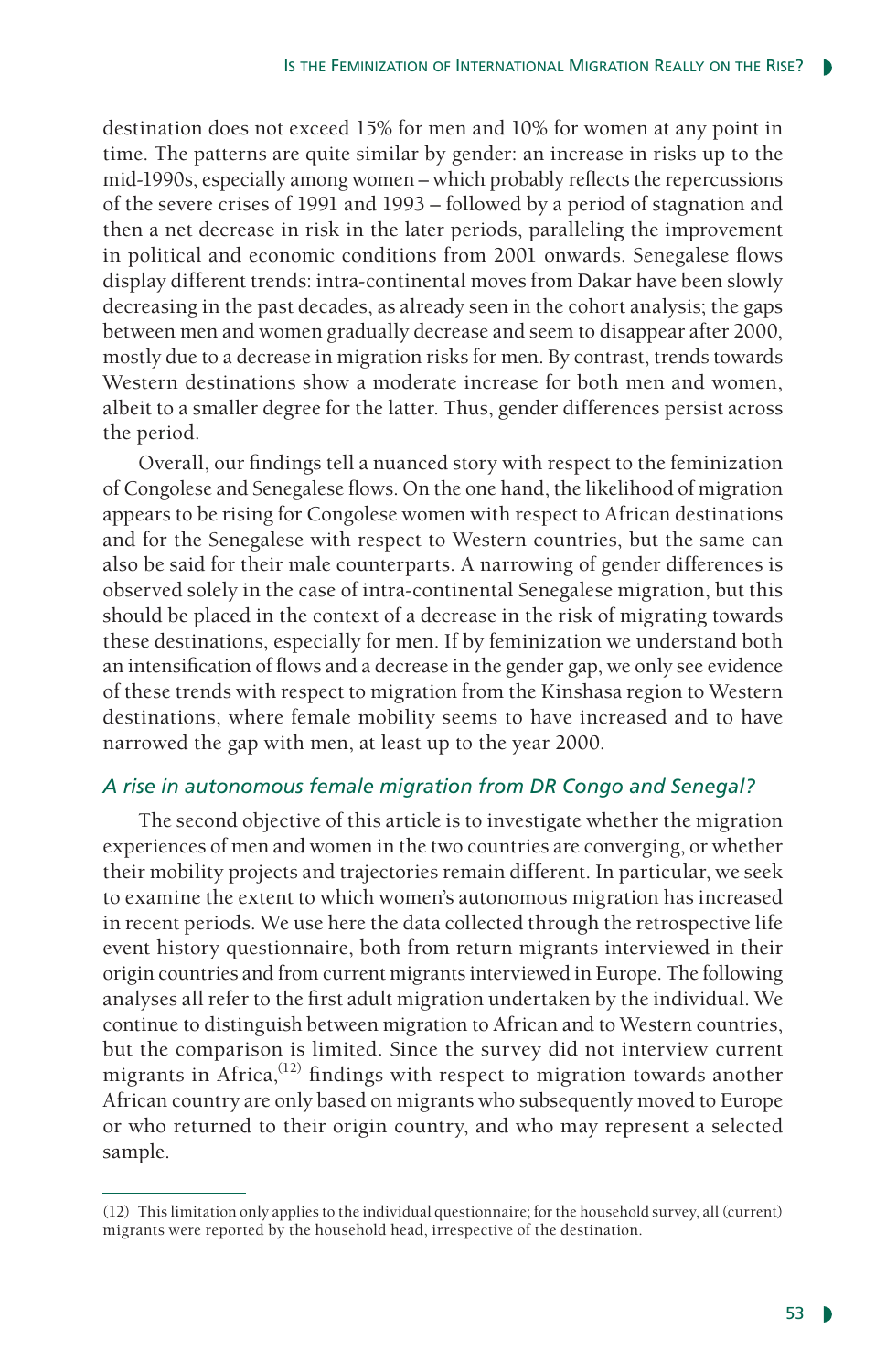Several indicators are used to apprehend the degree of autonomy of a move. A first, relatively raw, indicator is migrants' family status, and in particular whether or not they were single<sup>(13)</sup> at the time of their migration. If independent female migration has increased, we should observe an increase, among women, in the share of migrants who are single. We distinguish two periods – before and after 1995 – on the basis of two considerations. First, 1995 is a natural threshold in both countries: in DR Congo it marks the beginning of the armed conflict (Hesselbein, 2007), and in Senegal, a period of slight but sustained economic recovery in the wake of structural adjustments (Gerdes, 2007). Second, the 1995 cut-off point provides large enough sample sizes in all groups for a meaningful analysis. Figure 3 shows that, prior to 1995, in both DR Congo and Senegal, women were substantially less likely to be single at the time of their first migration than men. However, among Congolese migrants, profiles largely converged by gender in the more recent period, mostly because of a significant rise in the share of women who were not in couple at the time of their migration. In Senegal, on the other hand, no significant change is observed. A clear difference by destination emerges, however, as a lower share of intra-African female migrants are single than of women choosing Western destinations.

Figure 3. Share of migrants who are single in the year of their migration by gender, period, country of origin, and destination



*Source:* MAFE data.

The partnership status at the time of migration is only a partial indicator of autonomy, as women can be in a couple and leave their spouse behind, arguably a case of independent economic migration. On the other hand, qualitative work has emphasized the importance of other ties in independent

<sup>(13)</sup> Not in a formal or informal union.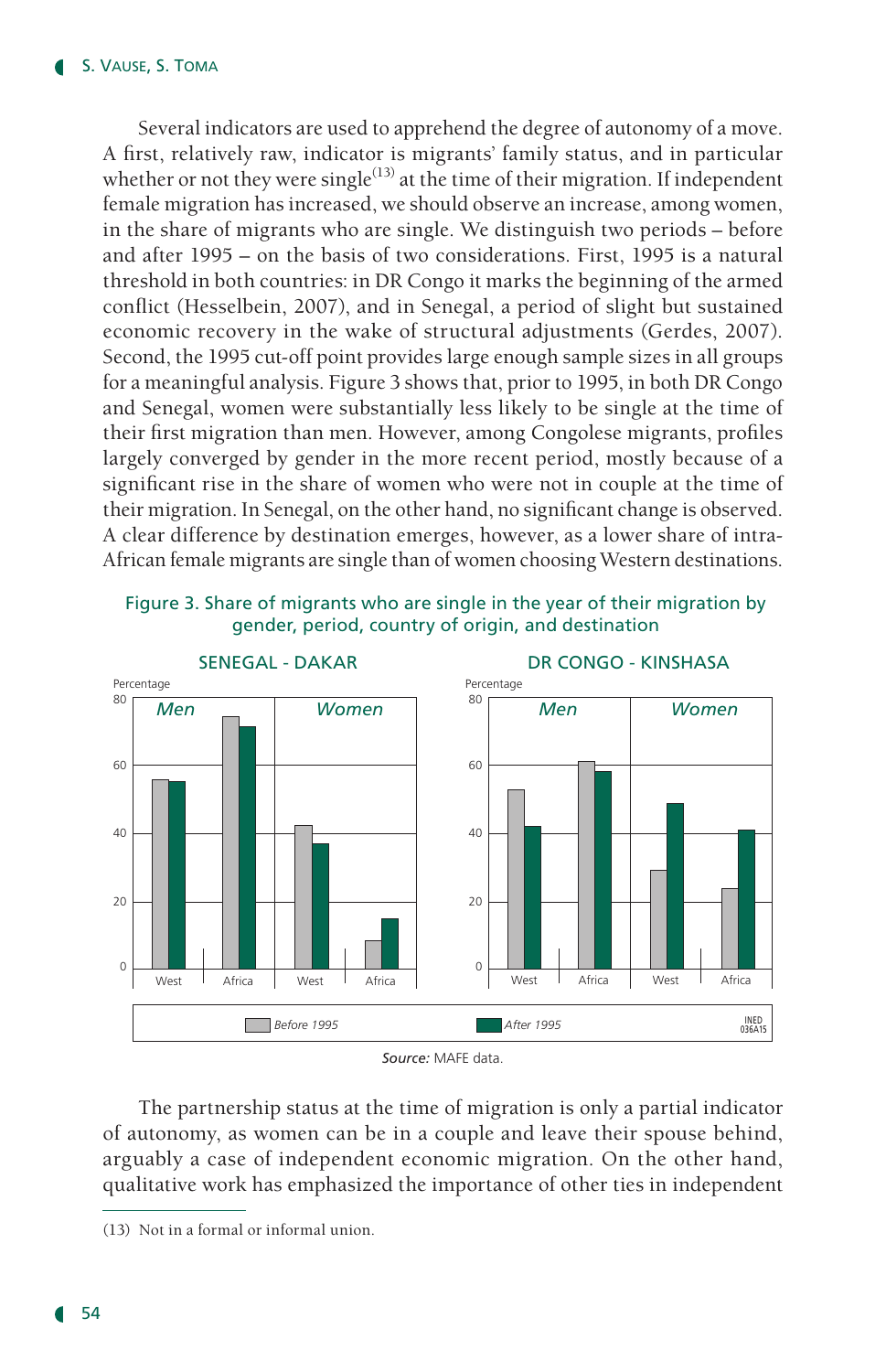female migration, challenging the idea that their moves are autonomous. The MAFE data includes information on the migration trajectories (dates and destinations) of the respondents' personal circle, including their partner(s), kin and friends. Based on this, the mode of migration can be examined, i.e. whether migrants follow their partner abroad (either taking the trip together or reuniting at destination), follow another member of their personal network or move alone to a destination where they have no ties. In the latter case, the migrant makes the trip alone and does not join anyone from their reported migrant network at destination (category "alone" in Figure 4).



Figure 4. Mode of migration from Senegal and DR Congo by gender and period

SENEGAL - DAKAR DR CONGO - KINSHASA

*Source:* MAFE data.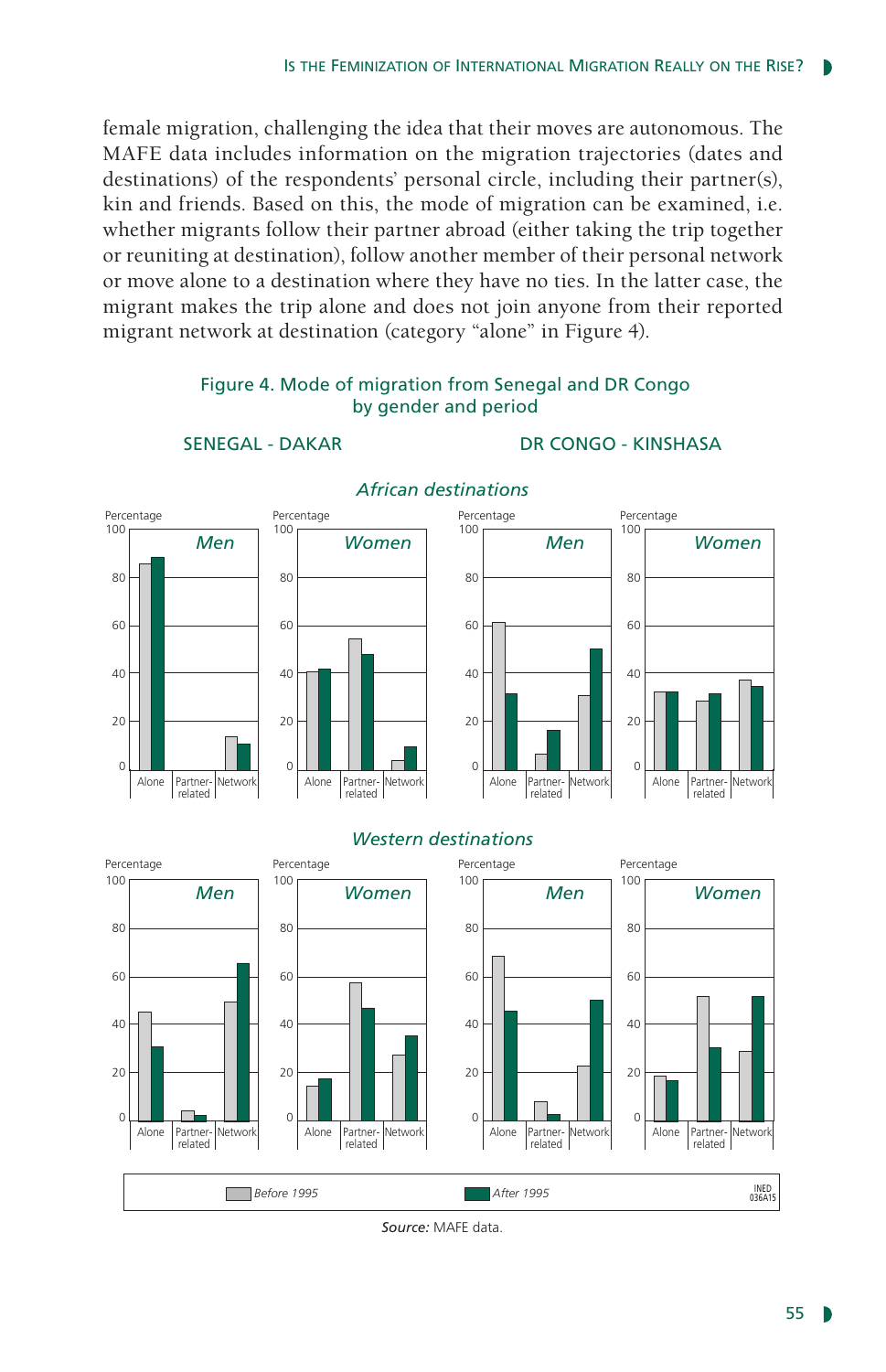There are large gender differences in Congolese migration to other African countries: up to 1995, around 6 out of 10 migrant men, but only a third of migrant women, migrated to destinations where they had no ties. Very few men migrated in relation to their partner (8%) but a much larger proportion of women did so (30%). No change in the nature of female migration is recorded for intra-continental moves. Female migration to Western countries displays a different pattern: first, the share of women migrating "alone" is much lower than among intra-African moves. Second, the percentage of those moving in relation to their partner decreased significantly between the two periods. However, this translates into an increase in the share of women following other ties at destination, and a slight decrease in those moving to a destination where they have no connections. This latter aspect also concerns men, and is arguably related to the development of Congolese migration networks.

On the other hand, Senegalese women are, to start with, much more likely to migrate in relation to their partner than the Congolese, and no significant change in the nature of their migration is found. Only a slight – and not statistically significant – decrease in the share of partner-related migration towards Western destinations can be observed. Again, this is to the benefit of network-related migration, which increased for both men and women moving to Western countries. A striking difference between intra- and inter-continental Senegalese flows relates to the significance of migrant networks. Few Senegalese moving to an African country, but a large share of those choosing Western destinations reported having other ties already present at destination.

A final aspect considered is the extent of involvement of other social ties in the decision-making process and the financing of the migrant's trip. A move can be considered more autonomous if it has been individually decided and funded. Findings in both countries show that even when it takes place independently of their partner, women's migration is often the fruit of a collective decision, in which they do not always participate, and this to a significantly larger extent than for men (Figure 5). In Senegal, only 38% of women migrating independently of a partner decided their migration alone, compared with 72% of men; the gap is similarly large in DR Congo (33% of women migrating independently decided alone, versus 61% of men). In contrast, 40% (in Senegal) and 52% (in DR Congo) of women's "independent" moves were actually entirely decided by others, compared with 16% and 26%, respectively, among men.

In this context, it seems that networks (of migrants or of non-migrant kin and friends) play a key role in women's migration process. Prior findings also show that having ties abroad other than the partner are much more important in triggering women's mobility than men's (Toma and Vause, 2011). It is difficult, however, to evaluate whether their effect is to encourage or, on the contrary, to control and constrain women's autonomy.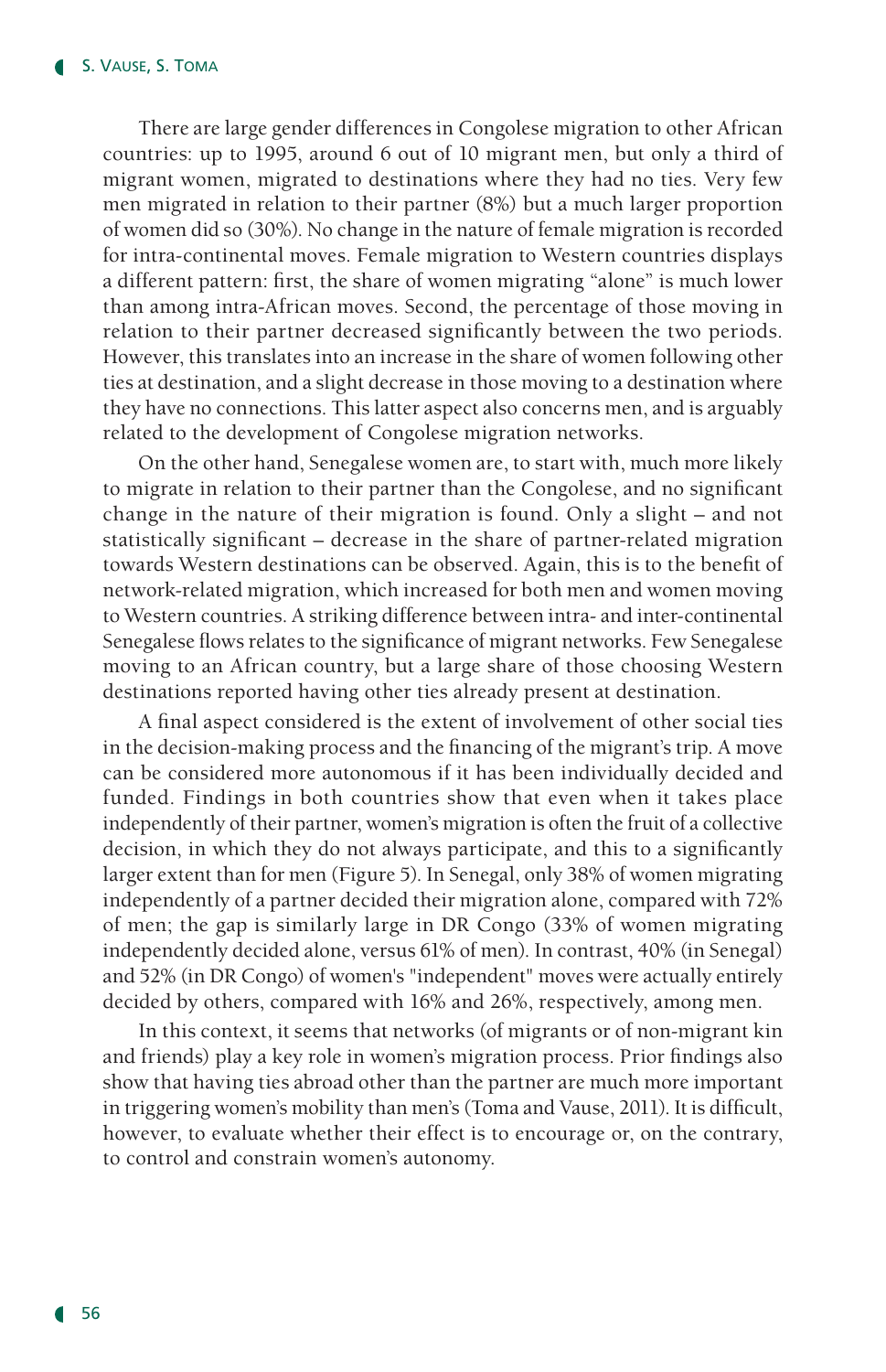

## Figure 5. Migration decision-making

*Source:* MAFE data.

# **V. Discussion and conclusion**

This article examines changes in women's participation in international migration flows from DR Congo and Senegal, in terms of both the level and the nature of their moves. It uses a novel dataset that collected multi-sited and retrospective information in the two countries' capital areas and in the most important European destinations of their migrants.

Trends in female migration from the capital areas of DR Congo and Senegal do not seem to parallel those observed in other regions of the world. No evidence of a substantial feminization of migration flows has been found in either context, which confirms previous findings by Donato et al. (2011) with respect to the composition of migration flows originating in Africa. Furthermore, for those destinations where the likelihood of female migration has increased, the narrowing of gender gaps is due solely to a decrease in male migration associated with a stagnation (or to smaller decreases) in female mobility. The only exception is migration from the Kinshasa region to Western destinations, where women's share in these flows has increased due to a rise in female mobility. This article thus argues that both absolute and relative changes in female migration should be considered in order to better evaluate the extent of feminization and to explain shifts in the gender composition of flows. Our argument reiterates an earlier call by Zlotnik (1995), who urged researchers to go beyond considering only changes in gender ratios, and to investigate the extent to which narrowing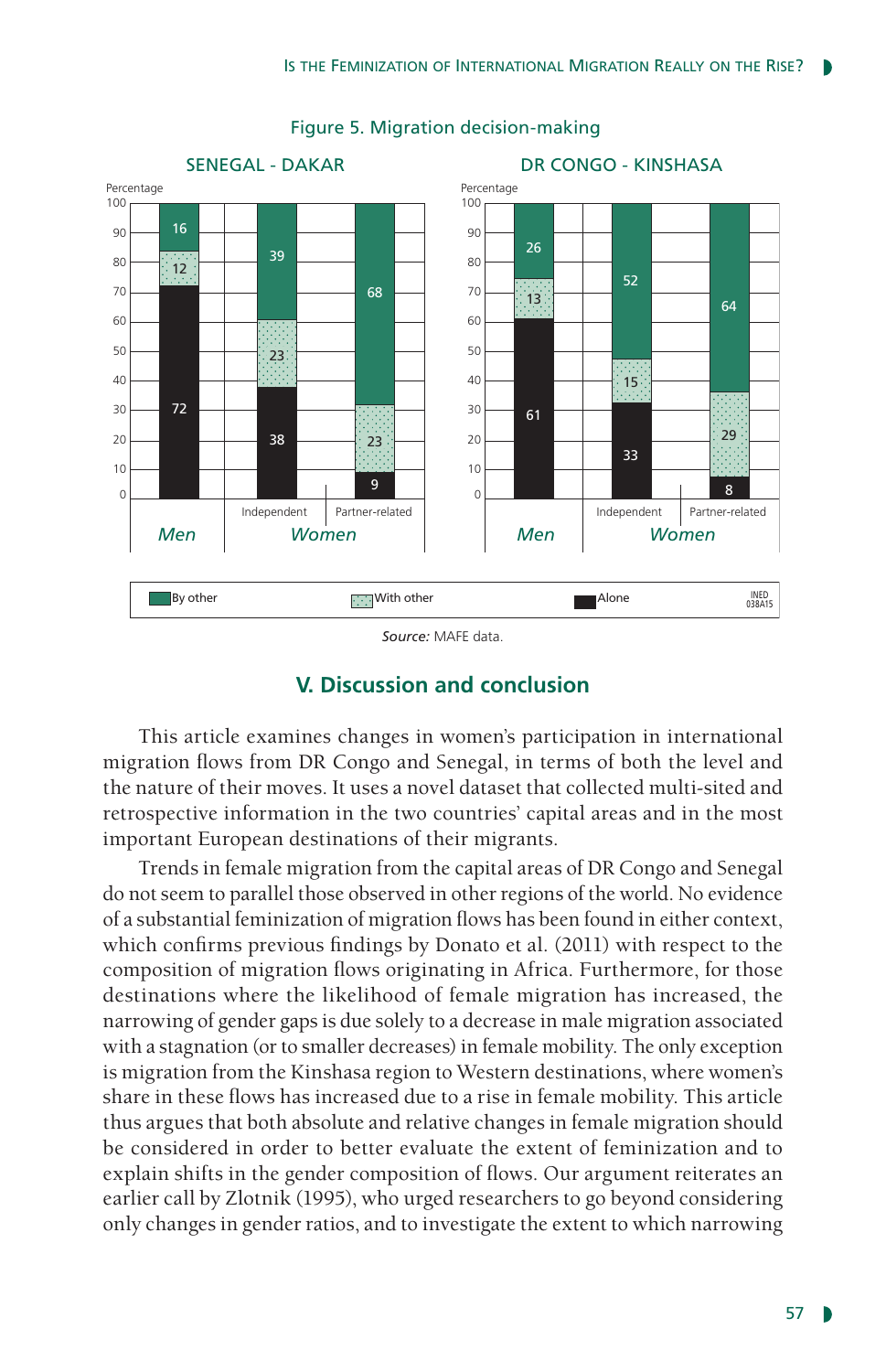gender gaps may actually be driven by a decrease in male migration, as she found to be the case for flows from developing countries to Germany. This, she argues, is a different case scenario, probably triggered by factors other than increases in absolute levels of female mobility. Unfortunately, most studies do not make this distinction, also due to the lack of adequate data.

Findings based on the MAFE data show some evidence of a rise in autonomous female migration from Kinshasa, especially towards Western destinations. In contrast, no salient change in this direction can be observed in the Senegalese case, irrespective of the indicator used. This challenges previous generalizations based on small-scale and mostly qualitative studies, which argue that autonomous female migration has intensified in Senegal (Sakho et al., 2011; Sall et al., 2010; Tall and Tandian, 2010). Besides considering partnership status at the time of migration and the motivation of the move, the MAFE data allowed us to consider other social ties besides the partner that are potentially involved in the migration process. Our findings show that while the role of the spouse in driving female migration has weakened in some cases, the role of other networks has increased, especially in migration towards Western destinations. The share of women moving to countries where they have no connection is much lower than for men and has not increased in recent periods. This suggests a need to qualify the concept of "autonomous" female migration and to emphasize the blurred nature of the borders between "autonomous" and "associational" moves (Coulibaly-Tandian, 2008; Lambert, 2002).

Overall, Senegalese women seem less likely to migrate than Congolese women and more likely to do so in association with their partner. Furthermore, whereas some increase in more independent forms of female migration can be noted among the Congolese, no substantial change is found in the Senegalese context. The two trends – the feminization of flows and an increase in autonomous female mobility – thus seem to go hand in hand. The flows that have feminized the most – Congolese mobility, especially to Western destinations – are also those where autonomous moves are the most frequent among women. We interpret these differences in light of the more rigid patriarchal system prevailing in Senegal, which constrains women's autonomy with respect to migration but also their labour market participation. This translates into both lower levels of female mobility and a larger share of associational moves; neither of these two characteristics seems to change in later periods. We argue that a comparative design is necessary in order to better grasp the significance of gender as a socio-cultural construct in migration patterns.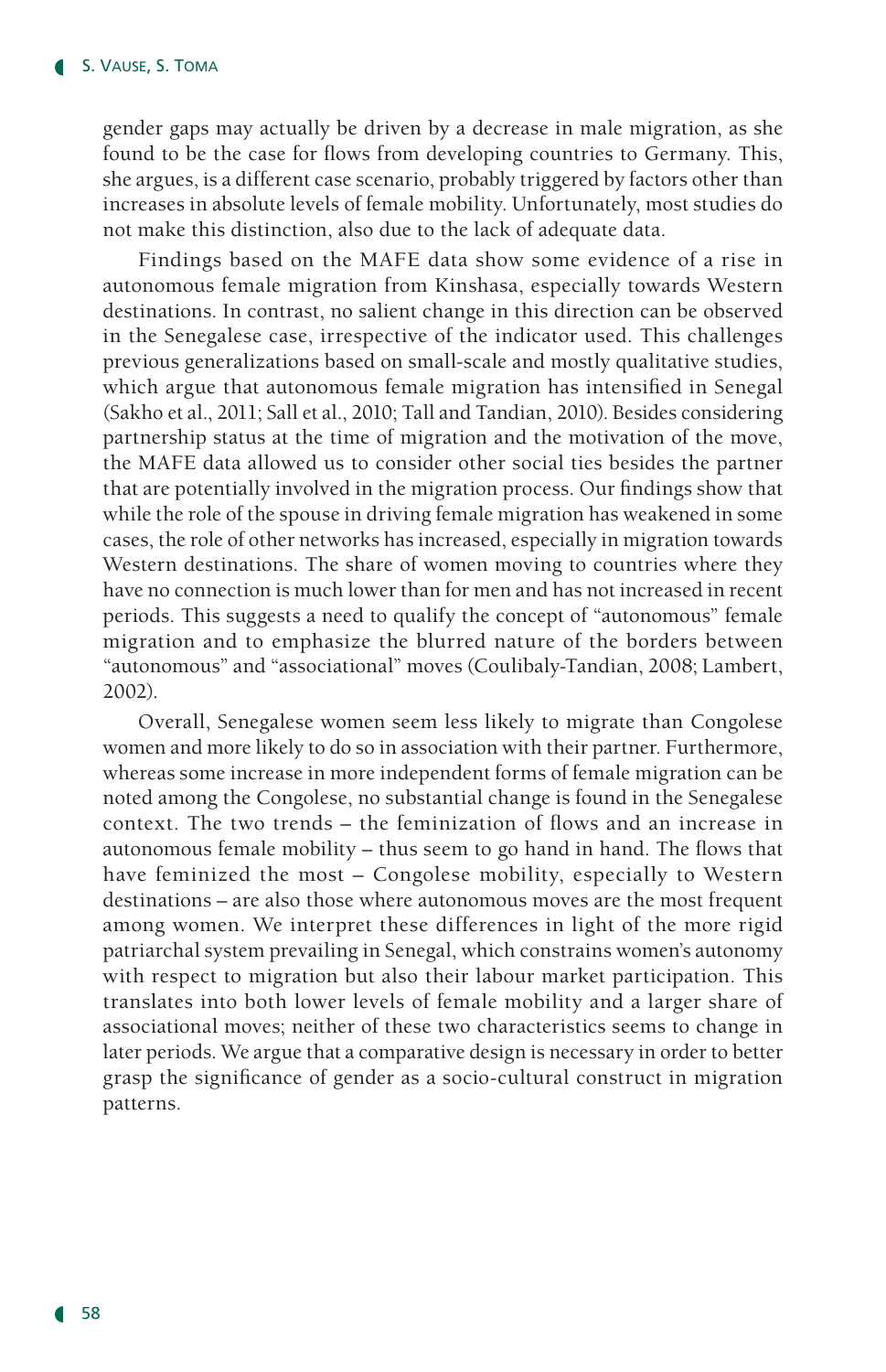#### $\bullet$

## **REFERENCES**

- ADEPOJU A., 2000, "Issues and recent trends in international migration in sub-Saharan Africa", *International Social Science Journal*, 52(165), pp. 383-394.
- Adepoju A., 2004, "Changing configurations of migration in Africa", Migration Information Source, http://www.migrationinformation.org
- Adjamagbo A., Antoine P., Beguy D., Dial F. B., 2006, "Comment les femmes concilient-elles mariage et travail à Dakar et à Lomé ?", Document de travail DIAL no. DT/2006/04, 18 p.
- Alexander J.T., Steidl A., 2012, "Gender and the 'laws of migration': A reconsideration of nineteenth-century patterns", *Social Science History*, 36(2), pp. 223-241.
- Antoine P., Sow P., 2000, "Rapports de genre et dynamiques migratoires. Le cas de l'Afrique de l'Ouest", in Bozon M., Locoh T. (eds.), *Rapports de genre et questions de population. II. Genre, population et développement*, Paris, INED, Dossiers et recherches 85, pp. 143-159.
- Ba C.O., 2003, "Les Sénégalaises en Afrique centrale : de la migration d'accompagnement à l'émergence des groupes de femmes autonomes", in Coquery-Vidrovitch C., Goerg O., Mande I., Rajaonah F. (eds.), *Être étranger et migrant en Afrique au XX<sup>e</sup> siècle* : *mode d'insertion et enjeux identitaires*, Paris, L'Harmattan, pp. 279-292.
- Batumike C., 2009, *Femmes du Congo-Kinshasa : Défi, acquis et visibilité de genre*, Paris, L'Harmattan, Études africaines, 100 p.
- Bava S., 2003, "De la baraka aux affaires : ethos économico-religieux et transnationalité chez les migrants sénégalais mourides", *Revue européenne des migrations internationales*, 19(2), pp. 69-84.
- Beauchemin C., Gonzalez-Ferrer A., 2011, "Sampling international migrants with origin-based snowballing method: New evidence on biases and limitations", *Demographic Research*, 25(3), pp. 103-134.
- BEAUCHEMIN C., BORREL C., RÉGNARD C., 2013, "Immigrants in France: a female majority", *Population and Societies*, 502, 4 p.
- Bocquier P., Traoré S., 2000, *Urbanisation et dynamique migratoire en Afrique de l'Ouest* : la *croissance urbaine en panne*, Paris, L'Harmattan, 148 p.
- Bouchard H., 2002, *Commerçantes de Kinshasa pour survivre*, Paris, L'Harmattan, 236 p.
- Boyd M., 2006, "Women in international migration: The context of exit and entry for empowerment and exploitation", Paper submitted in the *Fiftieth session of UN, Commission on the Status of Women, High-level panel on The Gender Dimensions of International Migration*, New York, 27 February-10 March, pp. 1-13.
- BOYD M., GRIECO E., 2003, "Women and migration: Incorporating gender into international migration theory", Migration Policy Institute, Migration Information Source.
- Castles, S., Miller M. J., 1998, *The Age of Migration: International Population Movements in the Modern World*, London, Palgrave Macmillan, 392 p.
- CERRUTTI M., GAUDIO M., 2010, "Gender differences between Mexican migration to the United States and Paraguayan migration to Argentina", *The ANNALS of the American Academy of Political and Social Science*, 630, pp. 93-113.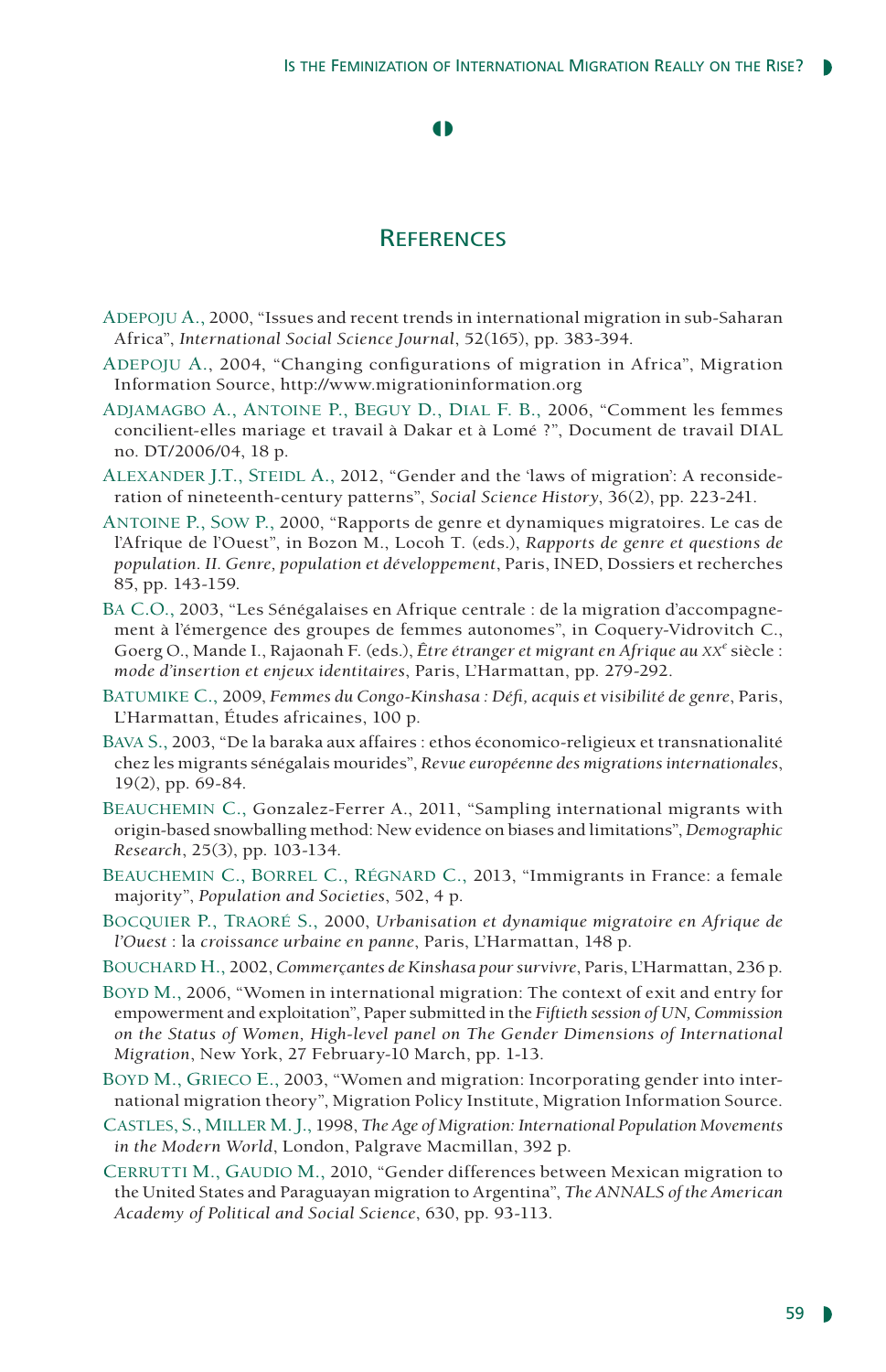- Comoé E., 2005, "Femmes et migration en Côte d'Ivoire : le mythe de l'autonomie", *Étude de la population africaine*, 20(1), pp. 89-117.
- Coulibaly-Tandian O., 2008, "Migrations féminines sénégalaises en Europe : l'instrumentalisation du regroupement familial dans l'espoir d'une mobilité socioéconomique", in Gavray C. (ed.), *Femmes et mobilités*, Marcinelle, Belgique, pp. 415-430.
- Dia H., 2009, "Espaces domestiques, espaces villageois, espaces urbains multi-situés : cinquante ans de migrations à partir de la moyenne vallée du fleuve Sénégal, 1960- 2010", Sociology PhD thesis, Paris, Université Paris Descartes, 587 p.
- Donato K., 2012, "Introduction: Variation in the gender composition of migrant populations", *Social Science History*, 36(2), pp. 191-195.
- Donato K., Alexander J.T., Gabaccia D., Leinonen J., 2011, "Variations in the gender composition of immigrant populations: How and why they matter", *International Migration Review*, 45(3), pp. 495-525.
- Donato K., Gabaccia M.D, Holdaway J., Manalansan M., Pessar P., 2006, "A glass half full? Gender in migration studies", *International Migration Review*, 40(1), pp. 3-26.
- Findley S.E., 1997, "Migration and family interactions in Africa", in Adepoju A., *Family, Population and Development in Africa*, London, Zed Books, pp. 109-138.
- Gabaccia D., 1996, "Women of the mass migrations: From minority to majority, 1820-1930", in Hoerder D., Moch L., *European Migrants: Global and Local Perspectives*, Boston, MA, Northeastern University Press, pp. 90-111.
- Gabaccia D., Zanoni E., 2012, "Transitions in gender ratios among international migrants, 1820-1930", *Social Science History*, 36(2), pp. 197-221.
- Gerdes F., 2007, "Focus migration. Country profile: Senegal", HWWI, Working Paper 10.
- González-Ferrer A., 2011, "Explaining the labour performance of immigrant women in Spain: The interplay between family, migration and legal trajectories", *International Journal of Comparative Sociology*, 52(1-2), pp. 63-78.
- Grasmuck S., Pessar P., 2005, "The gender politics of settlement versus return", in Glasser R., Santana J., Callin A., *Caribbean Connections: The Dominican Republic*, Washington, DC, Teaching for Change, pp. 189-191.
- Green N., 2002, *Repenser les migrations*, Paris, PUF, 138 p.
- HERTRICH V., LESCLINGAND M., 2013, "Adolescent migration in rural Africa: A challenge to gender and inter-generational relationships? Evidence from Mali", *The Annals of the American Academy of Political and Social Science*, 648(1), pp. 175-188.
- Hesselbein G., 2007, "The rise and decline of the Congolese state. An analytical narrative on state-making", London, United Kingdom, Crisis States Research Centre, London School of Economics, Working Paper 21.
- Hondagneu-Sotelo P., 1994, *Gendered Transitions: Mexican Experiences of Immigration*, Berkeley and Los Angeles, CA, University of California Press, 286 p.
- Houstoun M., Roger F., Kramer G., Mackin Barrett J., 1984, "Female predominance in immigration to the United States since 1930: A first look", *International Migration Review*, 18(4), pp. 908-963.
- Kagné B., Martiniello M., 2001, "L'immigration subsaharienne en Belgique", *Courrier hebdomadaire du CRISP*, 1721, pp. 5-49.
- Kanaiaupuni S.M., 2000, "Reframing the migration question: An analysis of men, women, and gender in Mexico", *Social Forces*, 78(4), pp. 1311-1347.
- King R., Zontini E., 2000, "The role of gender in the South European immigration model", *Papers*, 60, pp. 35-52.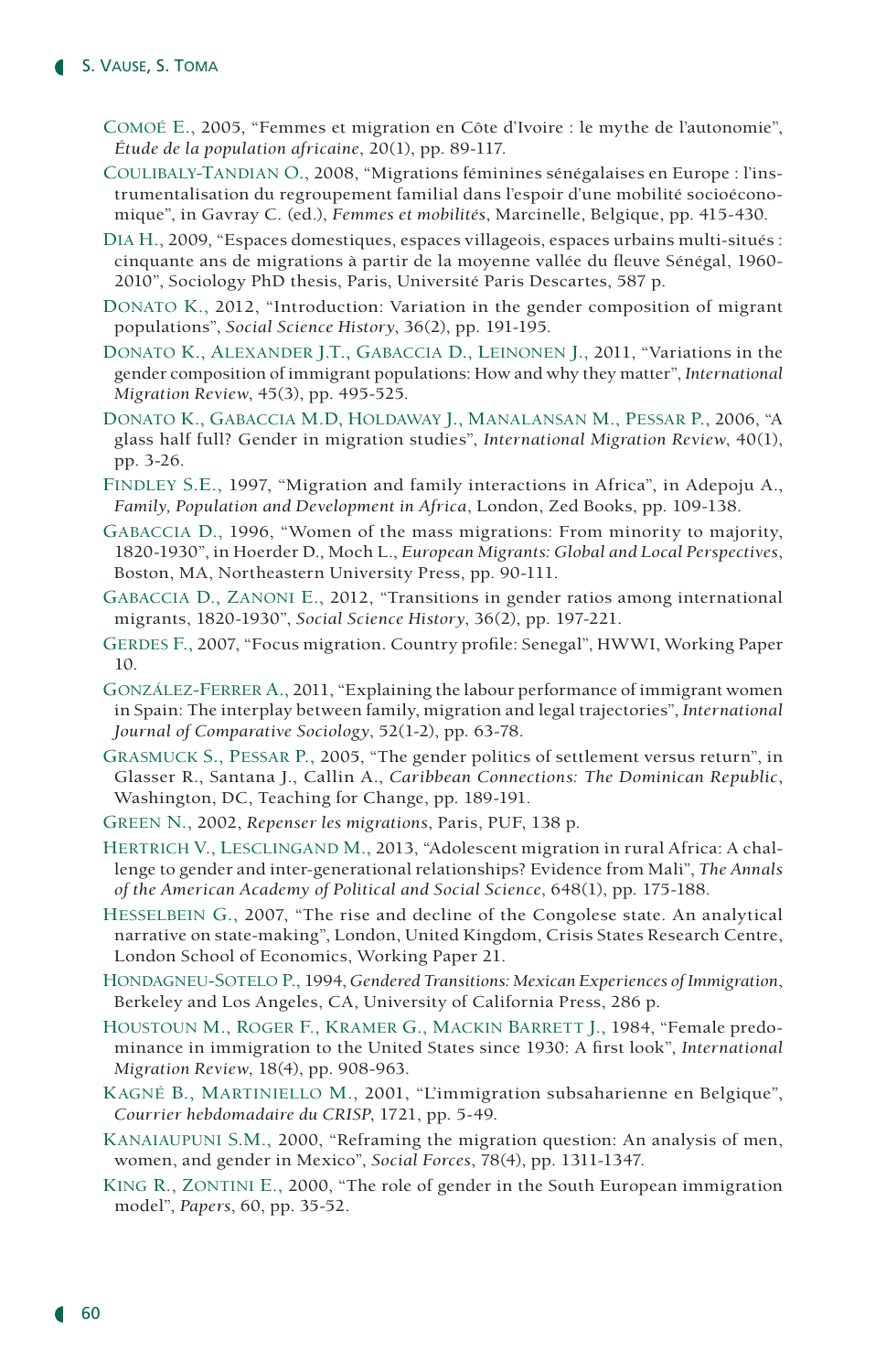- Lambert M., 2002, *Longing for Exile: Migration and the Making of a Translocal Community in Senegal*, Portsmouth, Heinemann Educational Books, 250 p.
- LE JEUNE G., PICHÉ V., POIRIER J., 2005, "L'émergence d'une migration féminine autonome du milieu rural vers le milieu urbain au Burkina Faso ?", *African Population Studies*, 20(2), pp. 101-123.
- Lesclingand M., 2011, "Migrations des jeunes filles au Mali : Exploitation ou émancipation ?", *Travail, genre et société*, 25(1), pp. 23-40.
- MASSEY D. S., FISCHER M. J., CAPOFERRO C., 2006, "International migration and gender in Latin America: A comparative analysis", *International Migration*, 44(5), pp. 63-91.
- Mianda G., 1996, *Femmes africaines et pouvoir : les maraîchères de Kinshasa*, Paris, L'Harmattan, 204 p.
- Mondain N., Diagne A., 2013, "Discerning the reality of 'those left behind' in contemporary migration processes in sub-Saharan Africa: Some theoretical reflections in the light of data from Senegal", *Journal of Intercultural Studies*, 34(5), pp. 503-516.
- Morokvasic M., 1984, "Birds of passage are also women...", *International Migration Review*, 18(4), pp. 886-907.
- Morokvasic M., 2008, "Femmes et genre dans l'étude des migrations : un regard rétrospectif", *Les cahiers du Cedref*, 16, pp. 33-56.
- Ngoie Tshibambe G., 2007, "Les femmes en mouvement : Morphologie d'une catégorie émergente dans la mobilité africaine. Cas de la République démocratique du Congo", Paper presented at the African Migration Workshop, Accra, Ghana.
- Oishi N., 2002, "Gender and migration: An integrative approach", University of California, San Diego, The Center for Comparative Immigration Studies, Working Paper 49.
- Oishi N., 2005, *Women in Motion: Globalization, State Policies, and Labor Migration in Asia*, Stanford, CA, Stanford University Press, 238 p.
- Oso Casas L., 2004, "Femmes, actrices des mouvements migratoires. Femmes en mouvement, genre, migrations et nouvelle division internationale du travail", Geneva, UNESCO, IUED, pp. 165-193.
- Oso Casas L., Garson J.-P., 2005, "The feminisation of international migration. Migrant women and the labor market: Diversity and challenges", Brussels, 26-27 September 2005, OECD and European Commission seminar.
- Ouali N., 2003, "Les Marocaines en Europe. Diversification des profils migratoires", *Hommes et migrations*, 1242, pp. 71-82.
- Pilon M., Vignikin K., 2006, *Ménages et familles en Afrique subsaharienne*, les Archives contemporaines, 131 p.
- Piper N., 2003, "Feminization of labor migration as violence against women. International, regional, and local non governmental organization responses in Asia", *Violence Against Women*, 9(6), pp. 723-745.
- Piper N., 2005, "Gender and migration", commissioned background paper for the Global Commission on International Migration, Geneva, GCIM.
- Piper N., 2010, "The female face of migration, background paper", *Caritas Internationalis*, 16 p.
- Pison G., Hill K., Cohen B., Foote K., 1997, *Les changements démographiques au Sénégal*, Paris, INED, Cahier 138, 240 p.
- Piya B., Donato K., 2013, "Gendered terrain of migration: Variations in the gender composition of international migrants", Paper presented at the Population Association of America Annual Conference, New Orleans, USA.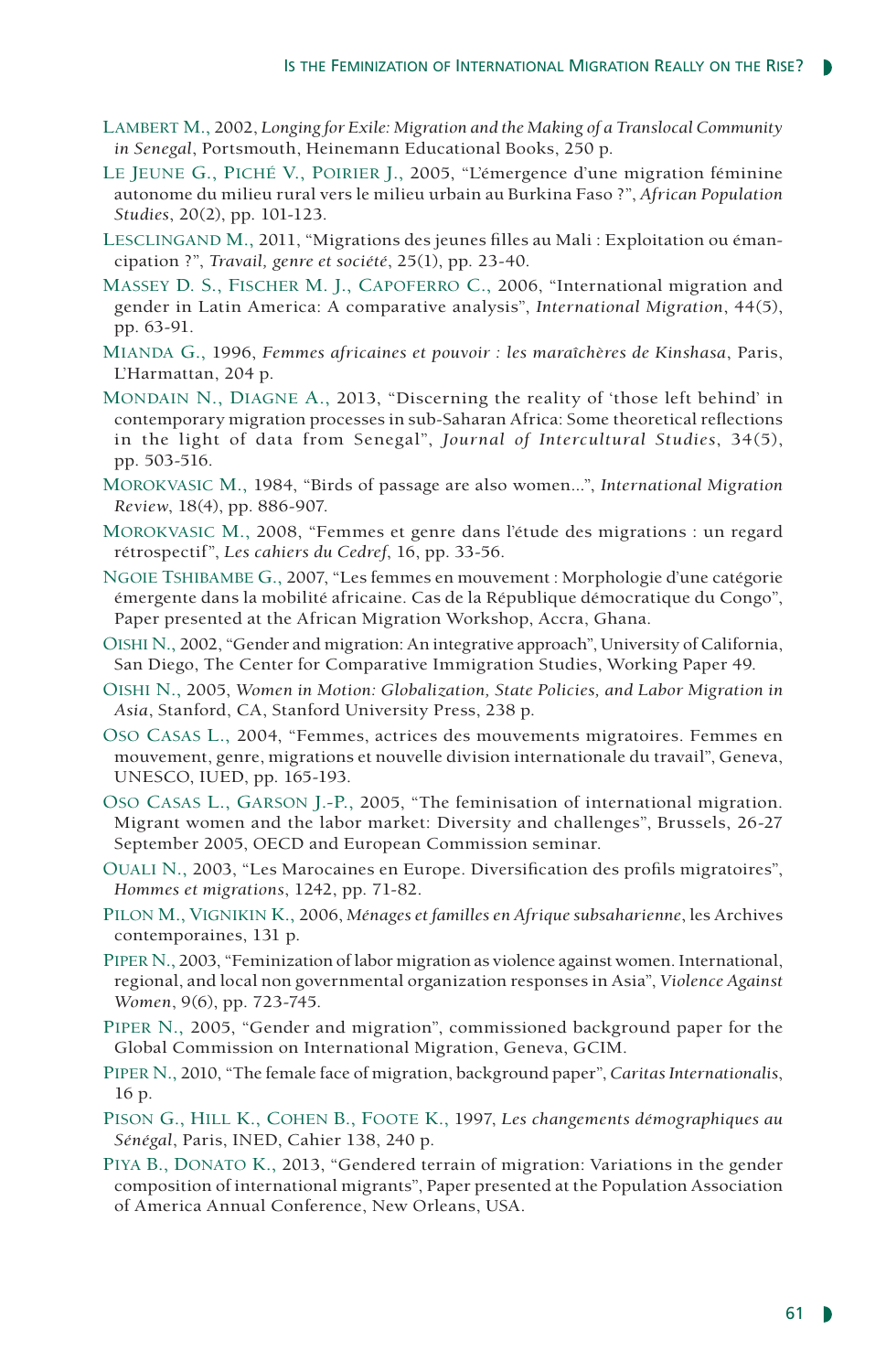- Robin N., Lalou F., Ndiaye M., 2000, *Les déterminants de l'émigration internationale au Sénégal*, Sénégal, Eurostat-IRD-DPS, 160 p.
- Sakho P., Diop R., Awissi-Sall M., 2011 "Migration et genre au Sénégal", CARIM, Notes d'analyse et de synthèse no. 10.
- Sall M., Tall S.m., Tandian A., Samb A., Sano A.k., Sylla S., 2010, "International migration, social change and local governance in Ourossogui and Louga, two small urban centres in Senegal", London, IIED, Rural-Urban Series, Working Paper 23.
- SCHOUMAKER B., VAUSE S., MANGALU J., 2010, "Political turmoil, economic crises, and international migration in DR Congo: Evidence from event-history data, 1975- 2007", MAFE Working Paper 2, 49 p.
- SCHROVER M., 2013, "Feminization and problematization of migration: Europe in the nineteenth and twentieth centuries", in Hoerder D., Kaur A. (eds.), *Proletarian and Gendered Mass Migrations*, pp. 103-131.
- Tacoli C., 1999, "International migration and the restructuring of gender asymmetries: Continuity and change among Filipino labor migrants in Roma", *International Migration Review*, 33(3), pp. 658-682.
- Tall S.m., Tandian C., 2010, "Entre regroupement familial et migrations autonomes des femmes sénégalaises. Quelle analyse de genre des migrations sénégalaises ?", CARIM, Notes d'analyse et de synthèse, Série genre et migration, module socio-politique, 69, 19 p.
- Toma S., Vause S., 2011, "The role of kin and friends in male and female international mobility from Senegal and DR Congo". MAFE Working Paper 13, 41 p.
- UNFPA, *State of World Population 2006, A Passage to Hope: Women and International Migration*, United Nations Population Fund, New York, 116 p.
- Vause S., 2009, "Genre et migrations internationales Sud-Nord : une synthèse de la littérature", Centre de recherche en démographie et sociétés, Document de travail du Sped, 32, 50 p.
- Verheagen B., 1990, *Femmes zaïroises de Kisangani : combats pour la survie*, Paris, L'Harmattan, 300 p.
- Verschuur C., 2013, "Theoretical debates on social reproduction and care: The articulation between the domestic and the global economy", in Oso Casas L., Ribas Mateos N., *International Handbooks on Gender Series*, pp. 145-161.
- Zlotnik H., 1995, "The South-to-North migration of women", *International Migration Review*, 29(1), pp. 229-254.
- Zlotnik H., 2003, "The global dimension of female migration", Migration Information Source, http://www.migrationinformation.org.